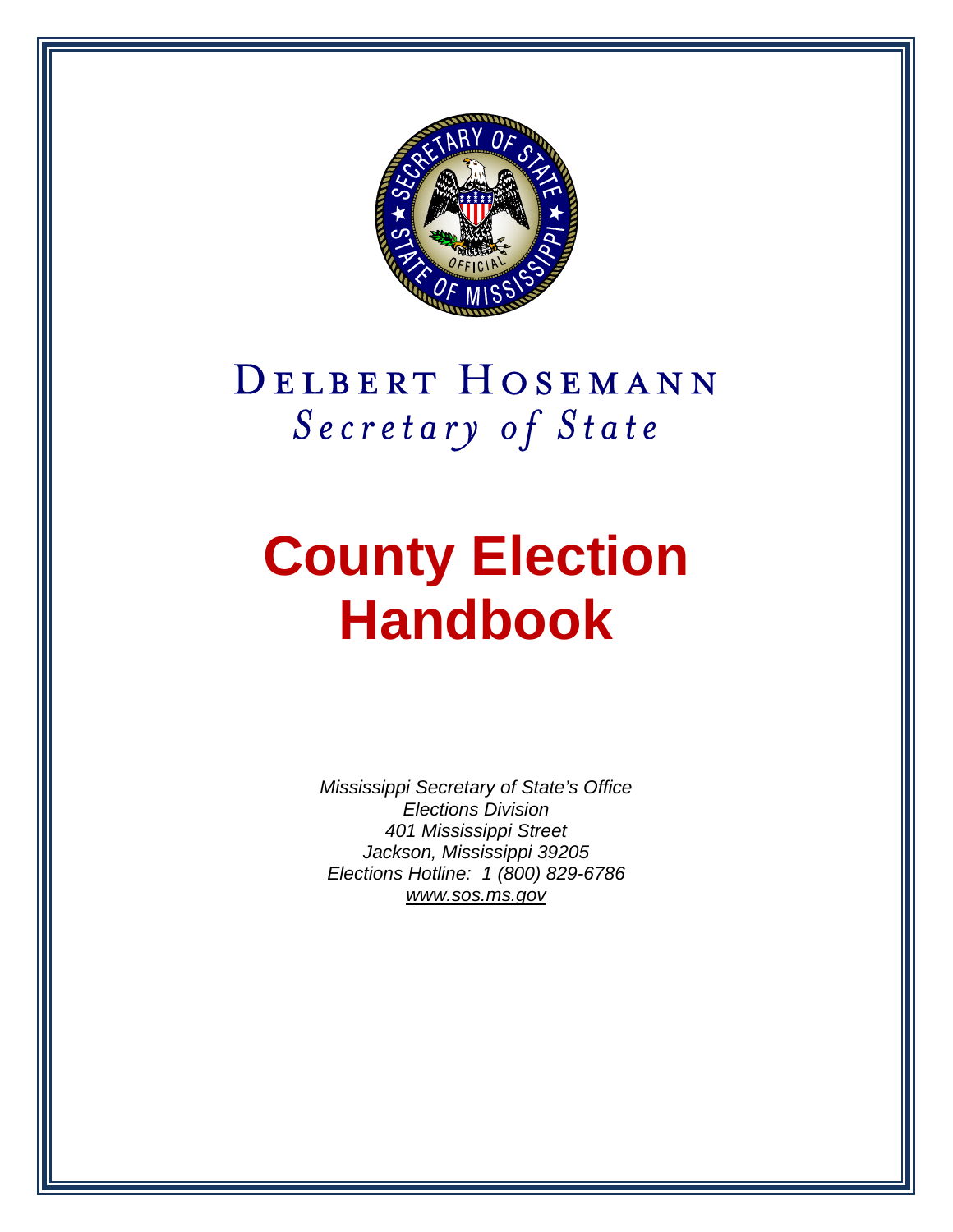|                                                                 | <b>PAGE</b>             |
|-----------------------------------------------------------------|-------------------------|
|                                                                 | $\overline{\mathbf{4}}$ |
|                                                                 | 4                       |
|                                                                 | 4                       |
|                                                                 | 4                       |
|                                                                 |                         |
|                                                                 | 4                       |
|                                                                 | 5                       |
|                                                                 | 5                       |
|                                                                 | 6                       |
| Special Election Candidates, School Board Members, and Election |                         |
|                                                                 | 6                       |
|                                                                 | 6                       |
|                                                                 |                         |
|                                                                 | 6                       |
|                                                                 | 6                       |
|                                                                 | 7                       |
|                                                                 |                         |
|                                                                 | 7                       |
|                                                                 | 7                       |
|                                                                 | 7                       |
| 2. Party Nominees and Independent Candidates in General         |                         |
|                                                                 | 8                       |
|                                                                 | 9                       |
|                                                                 | 9                       |
|                                                                 | 9                       |
|                                                                 | 10                      |
|                                                                 |                         |
|                                                                 | 10                      |
|                                                                 | 10                      |
|                                                                 | 11                      |
|                                                                 | 11                      |
|                                                                 | 11                      |
|                                                                 | 12                      |
|                                                                 | 12                      |
|                                                                 | 13                      |
|                                                                 | 13                      |
|                                                                 | 13                      |
|                                                                 | 14                      |
|                                                                 | 14                      |
|                                                                 | 14                      |
|                                                                 |                         |
|                                                                 | 15                      |
|                                                                 | 15                      |
|                                                                 | 15                      |
|                                                                 | 15                      |
|                                                                 | 15                      |
|                                                                 |                         |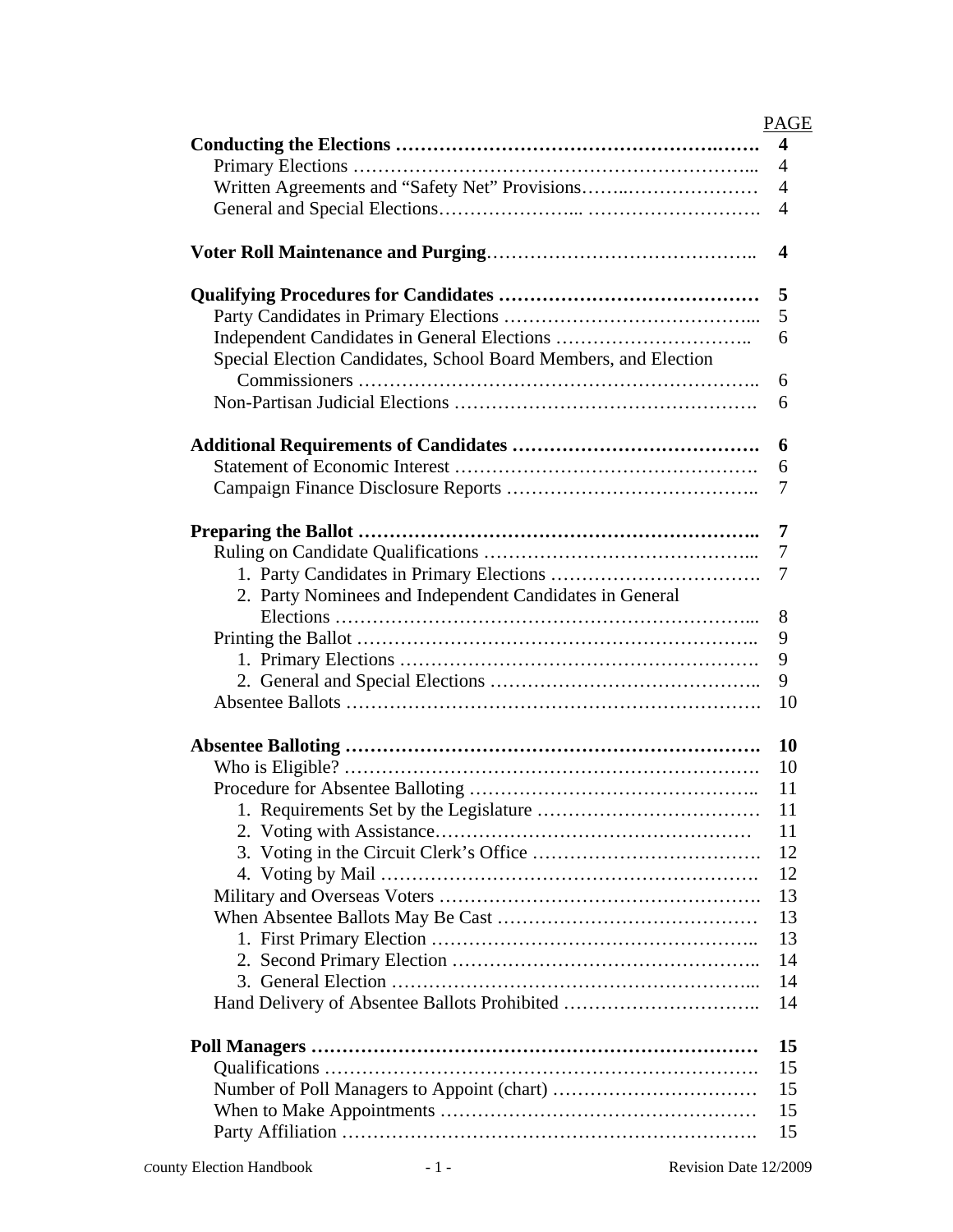|                                                                   | 15 |
|-------------------------------------------------------------------|----|
|                                                                   | 16 |
|                                                                   | 16 |
|                                                                   | 16 |
|                                                                   | 16 |
| Duties and Responsibilities of Poll Managers at the Polling Place | 16 |
|                                                                   | 17 |
| Initialing Manager (paper and scanner ballots only)               | 17 |
| Alternate Initialing Manager (paper and scanner ballots only)     | 18 |
|                                                                   | 18 |
|                                                                   | 19 |
|                                                                   | 20 |
|                                                                   | 20 |
|                                                                   | 20 |
|                                                                   |    |
|                                                                   | 20 |
|                                                                   | 21 |
|                                                                   | 21 |
|                                                                   | 21 |
|                                                                   | 21 |
| 2. Challenge Not Unanimously Determined to be Well Taken          | 21 |
| 3. Challenge Unanimously Determined to be Well Taken              | 22 |
|                                                                   | 22 |
|                                                                   | 23 |
|                                                                   | 23 |
|                                                                   | 23 |
|                                                                   | 23 |
|                                                                   | 23 |
|                                                                   | 23 |
|                                                                   | 25 |
|                                                                   | 25 |
|                                                                   | 26 |
|                                                                   |    |
| Proclamation of Results and Sealing the Ballot Box                | 27 |
|                                                                   | 27 |
|                                                                   | 27 |
|                                                                   | 28 |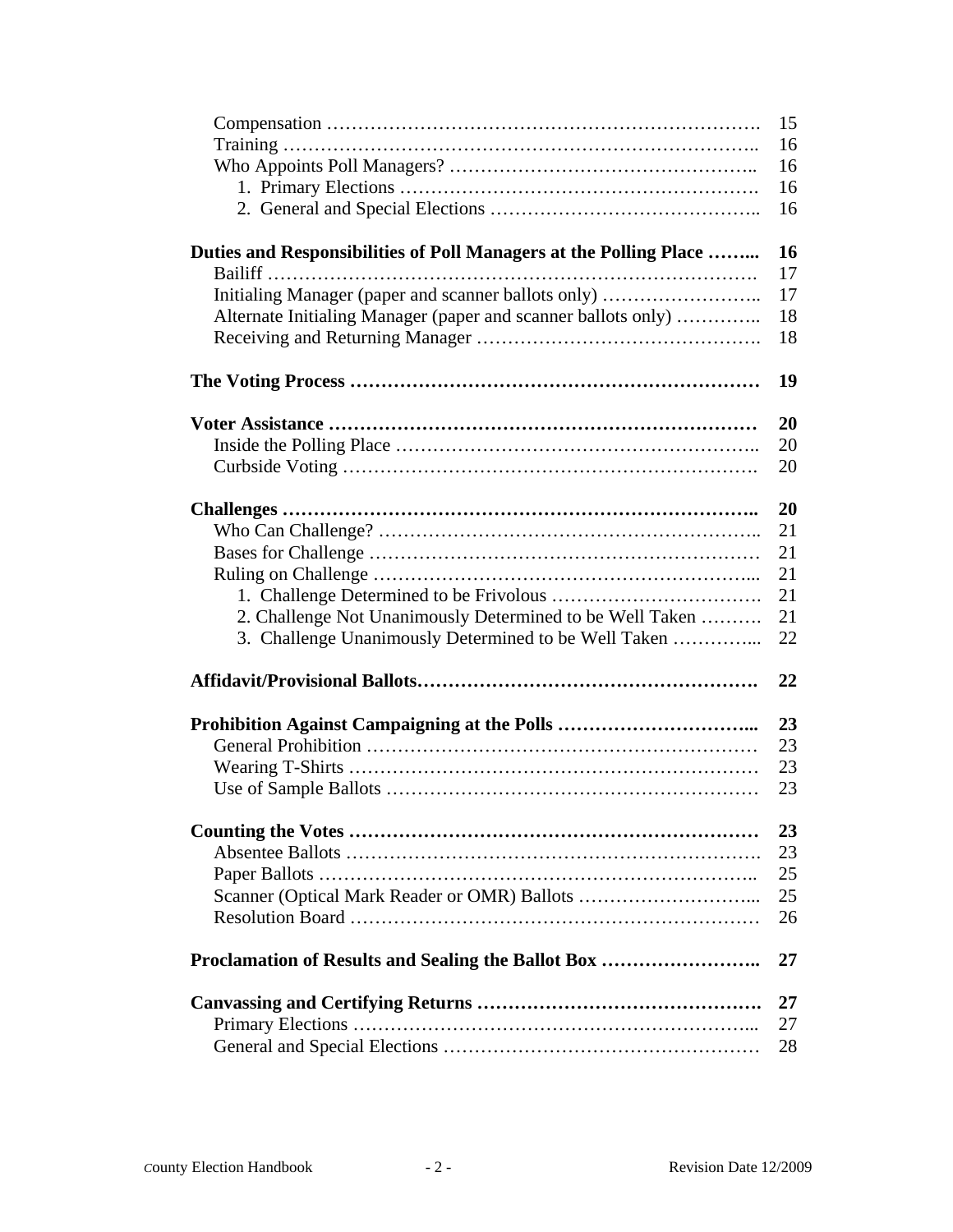|                                                 | Security and Accounting of Ballots, Ballot Chain of Custody   | 28       |  |  |  |
|-------------------------------------------------|---------------------------------------------------------------|----------|--|--|--|
|                                                 |                                                               | 28       |  |  |  |
| Accounting of Ballots for Precinct Distribution |                                                               |          |  |  |  |
|                                                 |                                                               |          |  |  |  |
|                                                 |                                                               |          |  |  |  |
|                                                 |                                                               | 29       |  |  |  |
|                                                 |                                                               |          |  |  |  |
|                                                 |                                                               | 29       |  |  |  |
|                                                 |                                                               | 30       |  |  |  |
|                                                 |                                                               | 30       |  |  |  |
|                                                 |                                                               | 30       |  |  |  |
|                                                 |                                                               | 31       |  |  |  |
|                                                 |                                                               | 31       |  |  |  |
|                                                 |                                                               | 32       |  |  |  |
| Appendix A                                      |                                                               | 33       |  |  |  |
| Appendix B                                      |                                                               | 34       |  |  |  |
| Appendix C                                      | <b>Qualifying for County Election Commissioner</b>            | 36<br>36 |  |  |  |
| Appendix D                                      | <b>Selected Election Responsibilities – County Elections </b> | 38       |  |  |  |

**Appendix E Keys to a Good Election ……………………………………….. 40**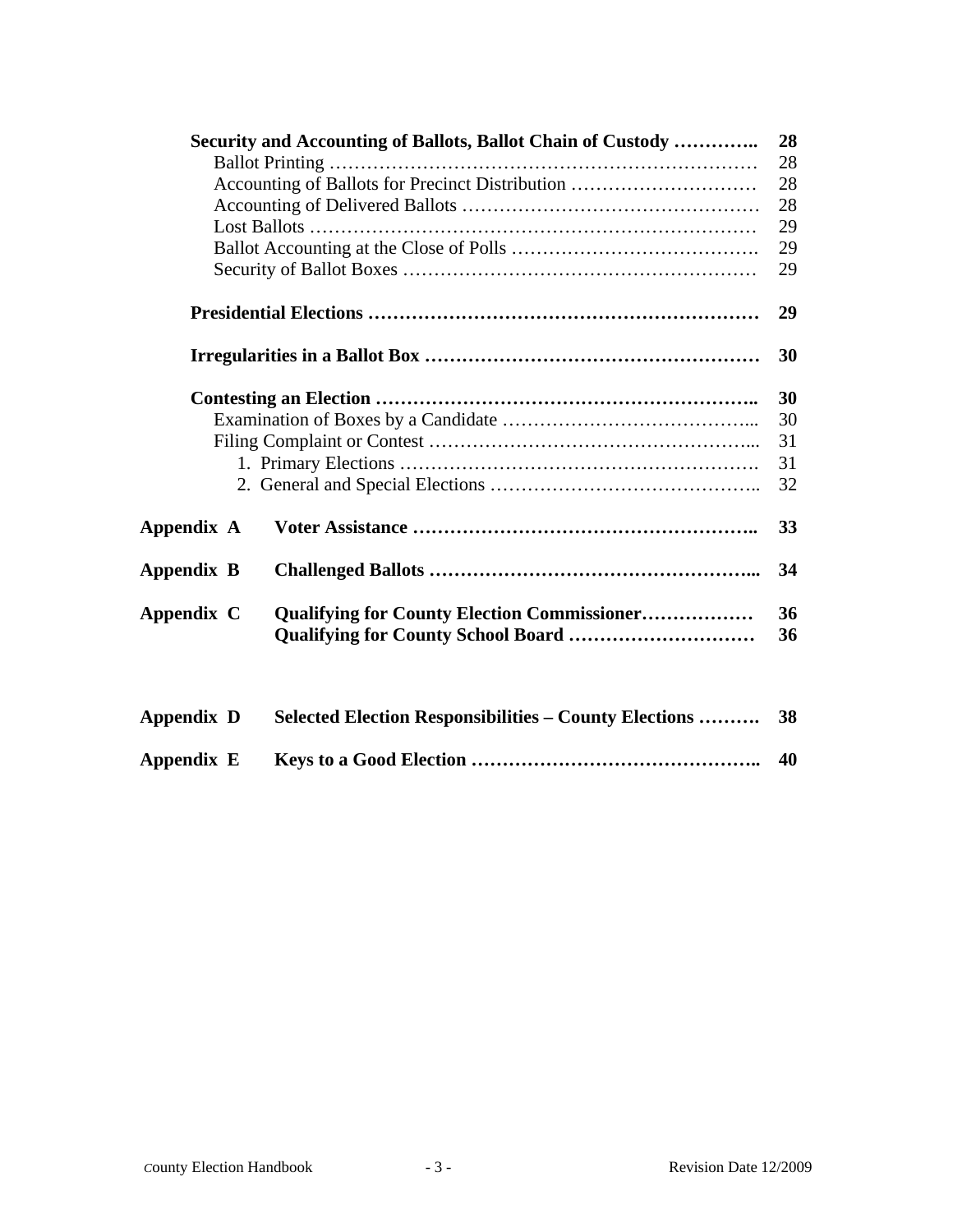# **Conducting the Elections**

#### **Primary Elections**

County Party Executive Committees are responsible for conducting all primary elections. County Election Commissions may assist in specific circumstances. Miss. Code Ann. §§ 23-15-263 and 23-15-265.

#### **Written Agreements and "Safety Net" provisions**

During the 2001 Legislative Session, Senate Bill 2523 and House Bill 1220 were passed enabling County Party Executive Committees to enter into written agreements with County Election Commissions or Circuit Clerks to perform certain specified duties in a primary election. The six (6) major duties concerning primaries that may be performed by County Election Commissions or Circuit Clerks following the timely signing of such agreements are (Miss. Code Ann. § 23-15-266):

- 1) Appointing of Poll Managers, (Miss. Code Ann. § 23-15-265)
- 2) Training of Poll Managers, (Miss. Code Ann. § 23-15-239)
- 3) Distributing ballot boxes, (Miss. Code Ann. § 23-15-267)
- 4) Printing of ballots, (Miss. Code Ann. § 23-15-333)
- 5) Distributing ballots to Poll Managers, and (Miss. Code Ann. § 23-15-335)
- 6) Canvassing and certifying the election. (Miss. Code Ann. § 23-15-597)

#### **General and Special Elections**

There are five (5) County Election Commissioners in each county, one elected from each supervisor's district in the general election during each presidential election year. (Miss. Code Ann. § 23-15-213)

County Election Commissioners are responsible for conducting all general and special elections. The **only exception** to conducting a general election is if there is only one (1) person duly qualified for *each and every office* on the general election ballot, then the election for all offices on the general election ballot shall be dispensed with, and the appropriate election commission shall declare each candidate elected without opposition if the candidate meets all requirements and qualifications to hold the office as determined by the election commission and filed all required campaign finance disclosure reports. (Miss. Code Ann. § 23-15-359(9))

# **Voter Roll Maintenance and Purging**

One of the most important duties of Election Commissions is maintaining accurate voter rolls and pollbooks. Voter roll maintenance, sometimes called "purging," requires the names of voters be removed from the county voter rolls and pollbooks if it is determined the voter has died, moved out of the county, been convicted of a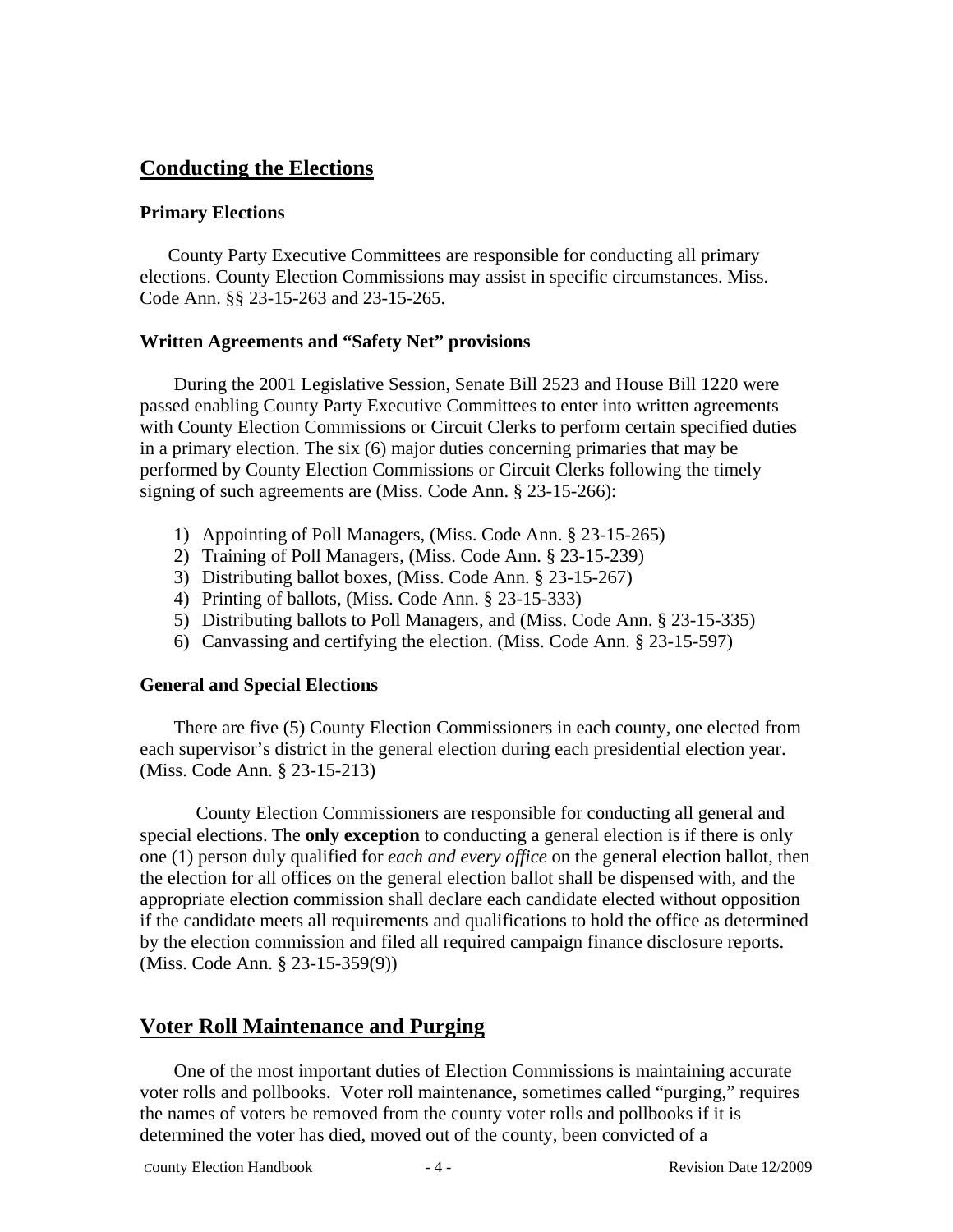disenfranchising crime, or been declared mentally incompetent by a court of law. Voter roll maintenance also means that the Election Commission maintains an accurate residence address for voters within the county. Voter roll maintenance is an ongoing duty of the Election Commission and should be performed throughout the year, subject to the maximum number of days for which they are allowed to be compensated. Miss. Code Ann. § 23-15-153 provides certain days upon which the Election Commission must meet to purge the rolls.

Removal of the names of voters from the voter rolls due to change of residence must be performed in accordance with the voter roll maintenance procedures contained in the National Voter Registration Act (NVRA) (42 U.S.C. 1973 gg). The NVRA establishes the general principle that before purging on the basis of the voter's change of residence, the Election Commission must secure or attempt to secure written confirmation from the voter that he/she has in fact moved to a new address. This means the Election Commission must mail a "Voter Confirmation Card" to the voter in question. The voter is asked to mail the attached postage paid card back to the Election Commission confirming that he/she has moved. If the voter fails to complete and return the card, the voter's name is placed on an inactive voter list. If the voter does not contact the Election Commission or vote in the county during a period of two federal general elections after mailing of the confirmation card, then the voter's name may be purged. See Section Eight of the NVRA for complete purging requirements based on a voter's change of address.

A change in recent federal legislation has ended the Federal Examiners Program under the Voting Rights Act of 1965. Under the Federal Examiners Program, written authorization was needed to remove an individual registered by federal examiners from the roll. Due to this change in federal law, Mississippi no longer requires approval from the Office of Personnel Management (OPM) to remove federally registered voters from the voter roll. Federally registered voters are now given the same status as all other registered voters in Mississippi.

# **Qualifying Procedures for Candidates**

#### **Party Candidates in Primary Elections**

In order for a person to be a candidate for their party's nomination in a county primary election, one must:

- 1. Pay a filing fee to the Circuit Clerk no later than  $5:00$  p.m. on March  $1<sup>st</sup>$  before the primary election or on the date of the qualifying deadline, provided by statute of office, whichever is earlier, but not before January  $1<sup>st</sup>$  of the year in which the election for the office is held. (Miss. Code Ann. § 23-15-299)
- 2. Submit to the Circuit Clerk, along with the filing fee, a written Statement of Intent containing the name and address of the candidate, the name of the party with which the candidate is affiliated, and the name of the office the candidate is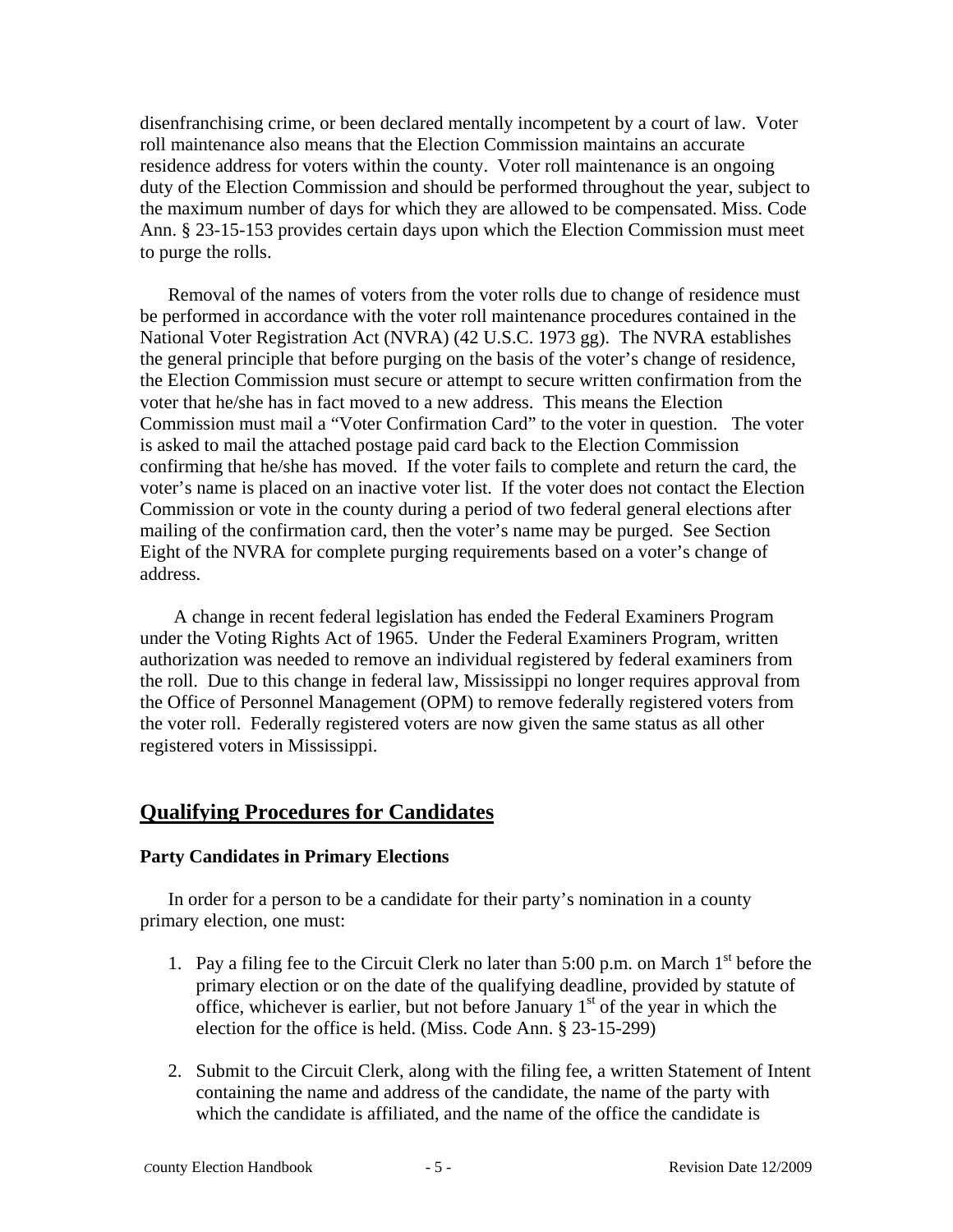seeking. A Statement of Intent is available from the Secretary of State's Office. (Miss. Code Ann. § 23-15-299)

The Circuit Clerk must give the candidate a receipt for payment of the filing fee and keep an itemized account showing the date and time of the receipt of the payment, the name of the person from whom the payment was received, the party with which the candidate is affiliated, and the name of the office the candidate is seeking. For auditing purposes, the Clerk should request that candidates pay the filing fee by check made out to the appropriate County Party Executive Committee, instead of accepting cash. (Miss. Code Ann. § 23-15-299(5))

The Circuit Clerk must forward the Statement of Intent and the filing fee to the secretary of the proper County Party Executive Committee within two (2) business days. (Miss. Code Ann. § 23-15-299(2))

#### **Independent Candidates in General Elections**

To qualify as an independent candidate in a county general election, one must file a petition with the Circuit Clerk no later than 5:00 p.m. on March  $1<sup>st</sup>$  before any primary elections, but not before January  $1<sup>st</sup>$  – the same date by which candidates in county primary elections must qualify.

The petition of a candidate for countywide office must be signed by at least fifty (50) qualified voters of the county. The petition of a candidate for county district office must be signed by at least fifteen (15) qualified voters of the district (except the County Election Commission and School Board). (Miss. Code Ann. § 23-15-359)

#### **Special Election Candidates, School Board Members, and Election Commissioners**

Different qualifying rules apply for Election Commissioners, School Board Members, and special election candidates. For more information on the qualifying procedures for election commissioners and school board members, see Appendix C.

#### **Nonpartisan Judicial Elections**

For more information on nonpartisan judicial elections, including information on qualifying, refer to Miss. Code Ann. § 23-15-974 et. seq.

#### **Additional Requirements of Candidates**

In addition to complying with the requirements outlined above, candidates have certain other requirements that must be met after they have formally qualified.

#### **Statement of Economic Interest**

Candidates for county office must complete and file with the State Ethics Commission a Statement of Economic Interest within fifteen (15) days of becoming a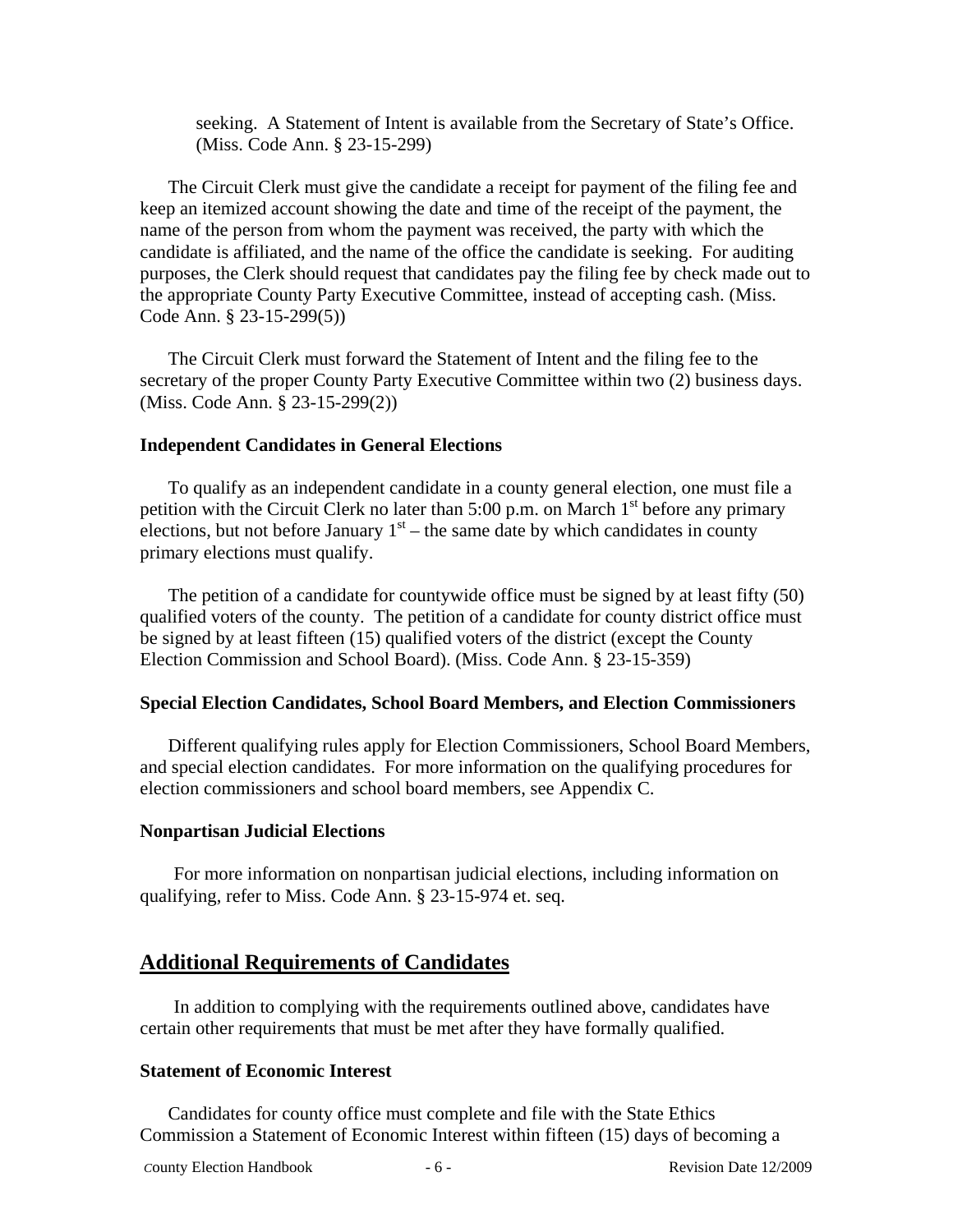candidate for public office. (Miss. Code Ann.  $\S 25-4-25(c)$ ) Incumbent public officials must file such a statement before May  $1<sup>st</sup>$  of each year.

The forms and instructions for the Statement of Economic Interest should be available in the Circuit Clerk's Office, or they may be obtained directly from the State Ethics Commission by calling (601)359-1285.

#### **Campaign Finance Disclosure Reports**

Candidates for all county offices must file **Campaign Finance Disclosure Reports** with the Circuit Clerk of that county. The Circuit Clerk shall forward copies of all reports to the Office of the Secretary of State. The reports must identify by name, mailing address, occupation, and employer of every person or business entity that makes a campaign contribution in excess of two hundred dollars (\$200). The reports also must identify those individuals or business entities to whom campaign expenditures in excess of two hundred dollars (\$200) are made. The total dollar amount of all expenditures and contributions also must be reported, as well as the total of all cash on hand. (Miss. Code Ann. § 23-15-805)

The two hundred dollars (\$200) amount is cumulative. Once the total amount of **all contributions from any one source** or **expenditure to a single individual or business** exceeds two hundred dollars (\$200), such contributions or expenditures become reportable. (Miss. Code Ann. § 23-15-807)

If a candidate is eliminated in the first primary, he/she is required to continue filing periodic and annual reports until a termination is filed.

The **Termination Report** is the final report that terminates a candidate's obligation to make any further reports. This report can be filed only when the candidate will no longer accept contributions or make expenditures and has no outstanding debts or obligations as a candidate. Any of the Pre-Election reports may be designated as the Termination Report if the candidate can truthfully make the required statement at that time. If no Termination Report is filed, the candidate will be required to file a report on January  $31<sup>st</sup>$  of each year until a Termination Report is filed. The Secretary of State's Office provides these reporting forms to the Circuit Clerks. Candidates may obtain campaign finance disclosure reporting forms from their Circuit Clerks or directly from the Secretary of State's Office or website at www.sos.ms.gov. Contact the Secretary of State's Office (800) 829-6786 for a more detailed explanation of campaign finance reporting requirements.

# **Preparing the Ballot**

#### **Ruling on Candidate Qualifications**

*1. Party Candidates in Primary Elections.*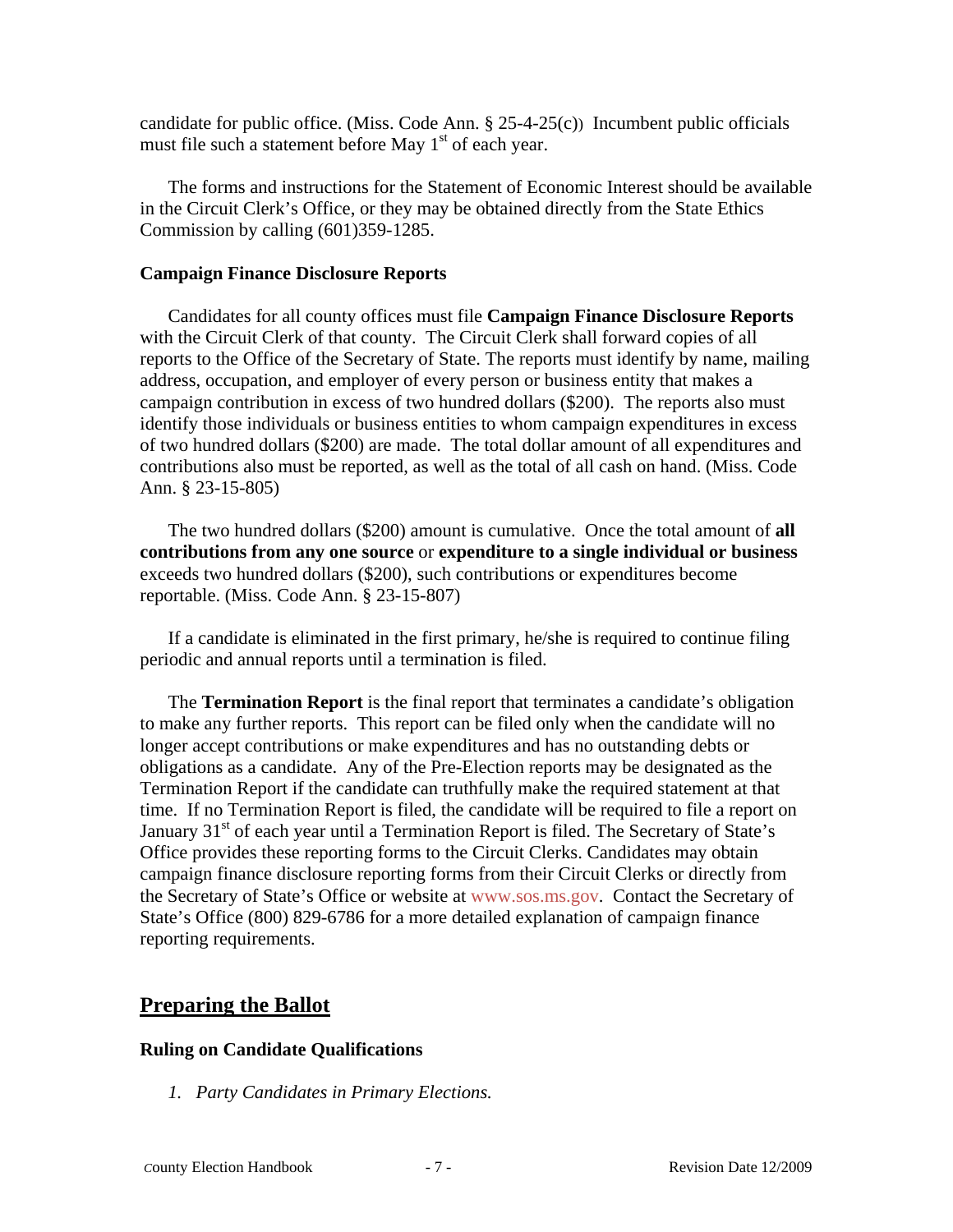After the candidate-qualifying deadline, the County Party Executive Committee must meet and review the qualifications of all candidates who file a Statement of Intent and pay the required filing fee. The Committee must make the following determinations for each candidate:

- A. The candidate is a qualified voter and resident of the county (or county district if the office sought is elected from a county district).
- B. The candidate meets all other qualifications to hold the office he/she is seeking or presents absolute proof that he/she will, subject to no contingencies, meet all qualifications on or before the date of the general or special election at which he/she could be elected to office.
- C. The candidate has not been convicted in a Mississippi state court of any felony, convicted in a federal court of a felony, or convicted in the court of any other state of any felony that is a felony in Mississippi (other than manslaughter or IRS or other tax law violations, unless such offense also involved misuse or abuse of his/her office or money coming into his/her hands by virtue of his/her office) after December 8, 1992. (§ 44, Miss. Constitution of 1890)

If the Committee finds that the candidate is not a qualified voter, does not meet the qualifications to hold office, or has been convicted as described above without being pardoned, then the name of that candidate shall not be placed on the ballot.

If there is only one qualified candidate for a particular office, the Committee must declare that candidate to be the party's nominee. (Miss. Code Ann. § 23-15-299 and § 44, Miss. Constitution of 1890)

#### *2. Party nominees and independent candidates in general elections.*

The County Election Commission is responsible for ruling on the qualifications of party nominees and independent candidates and preparing the ballot for a general election in the same manner as County Party Executive Committees rule on qualifications of candidate and prepare the ballot in party primary elections. (Miss. Code Ann. § 23-15- 359 and *Powe v. Forrest County Election Commission,* 249 Miss. 757, 163 S.2d 656 (1964))

The County Election Commission shall make determinations that:

- A. The candidate is a qualified voter and resident of the county (and county district if the office sought is elected from a county district).
- B. The candidate meets all other qualifications to hold the office he/she is seeking or presents absolute proof that he/she will, subject to no contingencies, meet all qualifications on or before the date of the general or special election at which he/she could be elected to office.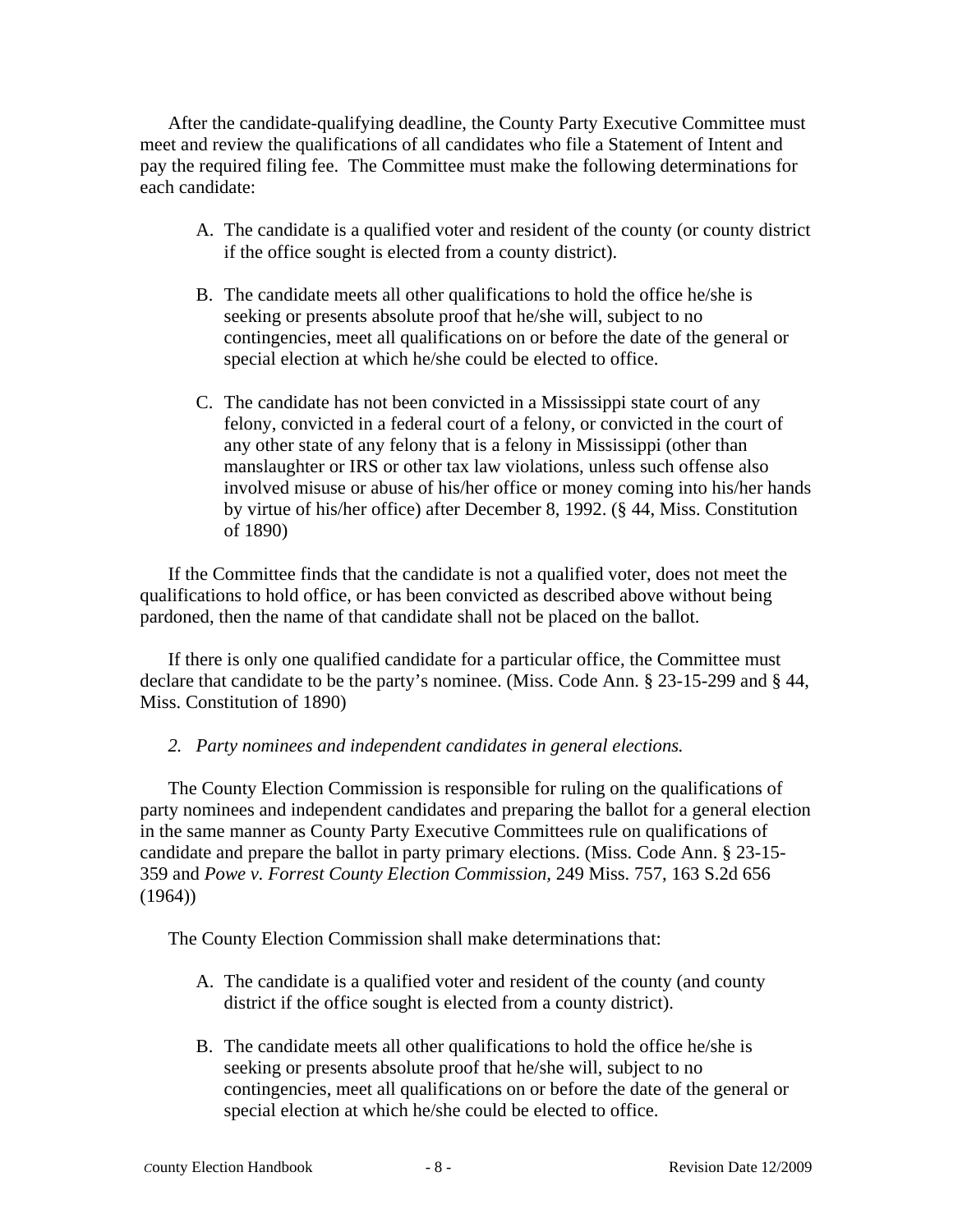C. The candidate has not been convicted in a Mississippi state court of any felony; or convicted in a federal court of a felony or convicted in the court of any other state of any felony that is a felony in Mississippi (other than manslaughter or IRS or other tax law violations, unless such offense also involved misuse or abuse of his/her office or money coming into his/her hands by virtue of his/her office) after December 8, 1992. (Miss. Const. of 1890, Article 4 §44).

If the Commission finds that the candidate is not a qualified voter, does not meet the qualifications to hold office, or has been convicted as described above without being pardoned, then the name of that candidate shall not be placed on the ballot.

#### **Printing the Ballot**

- *1. Primary Elections* 
	- A. Order of Candidates' Names Each County Party Executive Committee is responsible for having ballots printed for primary elections. The ballots must contain the names of all duly qualified candidates in alphabetical order by last name. (Miss. Code Ann. § 23-15-333)
	- B. Write-In Provisions for Primary Elections On ballots for primary elections, there must be one (1) blank space under each office. In the event of the death of any candidate, each voter may choose to write in the name of another individual and mark the ballot for the person whose name is written. (Miss. Code Ann. § 23-15-333)

C. Unopposed Candidates Appearing on the Ballot- Unopposed candidates do not have to appear on the ballot. (Attorney General's Opinion, May 18, 2007)

- *2. General and Special Elections* 
	- A. Order of Candidates' Names The Chairman of the County Election Commission is responsible for having the ballots printed for general and special elections. (Miss. Code Ann. §§23-15-213, -351) The arrangement of the names of the candidates, and the order in which the titles of the various offices shall be printed, and the size, print, and quality of paper of the official ballot is left to the discretion of the commissioner designated to have the ballots printed, but the arrangement need not be uniform. (Miss. Code Ann. § 23-15-367)
	- B. Write-In Provisions for General and Special Elections On ballots for general and special elections, there must be one (1) blank space under each office. In the event of the death or removal of any candidate, each voter may choose to write in the name of another individual and mark his/her ballot for that person. A candidate cannot withdraw (or resign) after the printing of the ballot. (Miss. Code Ann. § 23-15-363)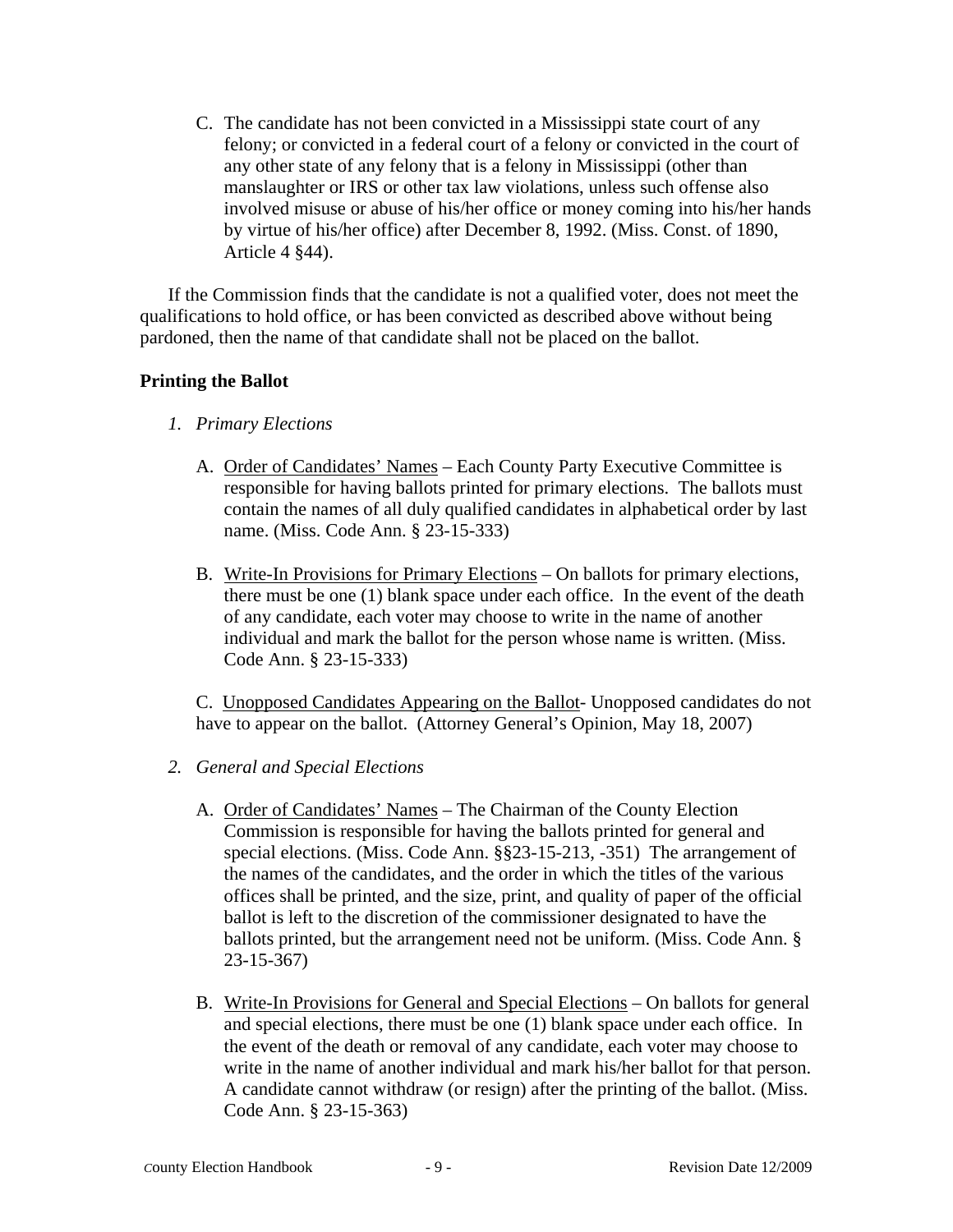C. Unopposed Candidates Appearing on the Ballot- Unopposed candidates do not have to appear on the ballot. (Attorney General's Opinion, May 18, 2007)

#### **Absentee Ballots**

State law requires that absentee ballots be prepared forty-five (45) days prior to the election. (Miss. Code Ann. §§ 23-15- 333(1); 23-15-649)

Absentee ballots shall be printed on tinted paper of a tint different from that of the official ballot. (Miss. Code Ann. § 23-15-679)

# **Absentee Balloting**

#### **Who Is Eligible?**

The following categories of registered voters are eligible to cast absentee ballots in Mississippi elections (Miss. Code Ann. §§ 23-15-627; 23-15-713):

- 1. Members of the Armed Forces or their spouses and/or dependents.
- 2. Members of the Merchant Marines or the American Red Cross, or their spouses and/or dependents.
- 3. Disabled war veterans who are patients in any hospital, or their spouses and/or dependents.
- 4. Civilians attached to any branch of the Armed Forces, the Merchant Marines, or the American Red Cross and serving outside the United States, or their spouses and/or dependents.
- 5. Persons temporarily residing outside the territorial limits of the United States and the District of Columbia.
- 6. Students, teachers, or administrators whose employment or studies necessitate their absence from their county of voting residence, or their dependent or spouse who maintains a common domicile outside the county of voting residence.
- 7. Persons who will be outside their county of residence on election day.
- 8. Persons required to be at work on election day during the times at which the polls will be open.
- 9. Persons temporarily or permanently physically disabled.

**County Election Handbook - 10 - Revision Date**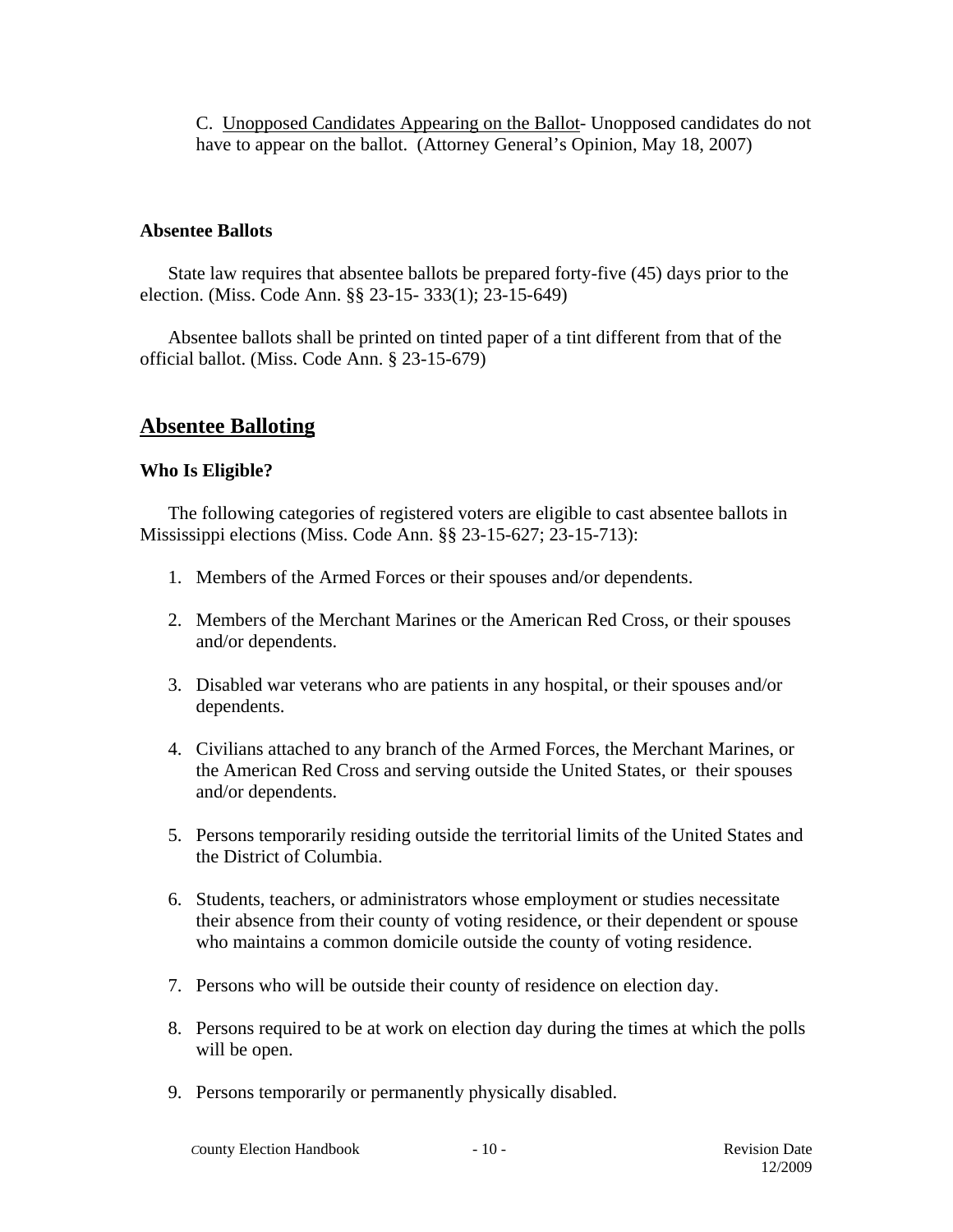- 10. Persons sixty-five (65) years of age or older.
- 11. Parents, spouses, or dependents of persons having a temporary or permanent physical disability who are hospitalized outside their county of residence or more than fifty (50) miles away from their residence if the parents, spouses, and/or dependents will be with such persons on election day.
- 12. Members of the Mississippi Congressional delegation, or their spouses and/or dependents.

# **Procedure for Absentee Balloting**

- *1. Miss. Code Ann. § 23-15-625 et. seq. contains several requirements for absentee voting. These requirements include:* 
	- A. Absentee ballot applications shall be furnished by the Circuit Clerk to a person upon an oral or written request of the elector who seeks to vote by absentee ballot;
	- B. The parent, child, spouse, sibling, legal guardian, those empowered with a power of attorney for the elector's affairs, or agent of the elector may orally request an application on behalf of the elector;
	- C. An absentee ballot application must have the seal of the registrar affixed to it and be initialed by the registrar or deputy registrar in order to be utilized to obtain an absentee ballot;
	- D. A reproduction of an absentee ballot application shall not be valid unless it is a reproduction provided by the office of the registrar of the jurisdiction in which the election is being held and which contains the original seal and initials of the registrar or deputy registrar;
	- E. Third parties procuring applications for others must complete and sign a new section of the applications designated "Certificate of Delivery" on each application the third parties are procuring, identifying themselves and the voters for whom they are acquiring the applications;
	- F. If the third party person acquiring an application for a voter cannot read or write, the Circuit Clerk or deputy clerk must complete the form "Request for Absentee Ballot Application by Third Person."

#### *2. Voting Absentee with Assistance*

A. Any voter who is blind, temporarily or permanently physically disabled, or cannot read or write, is entitled to request and receive assistance in the marking of his/her ballot. The voter may have the assistance of anyone except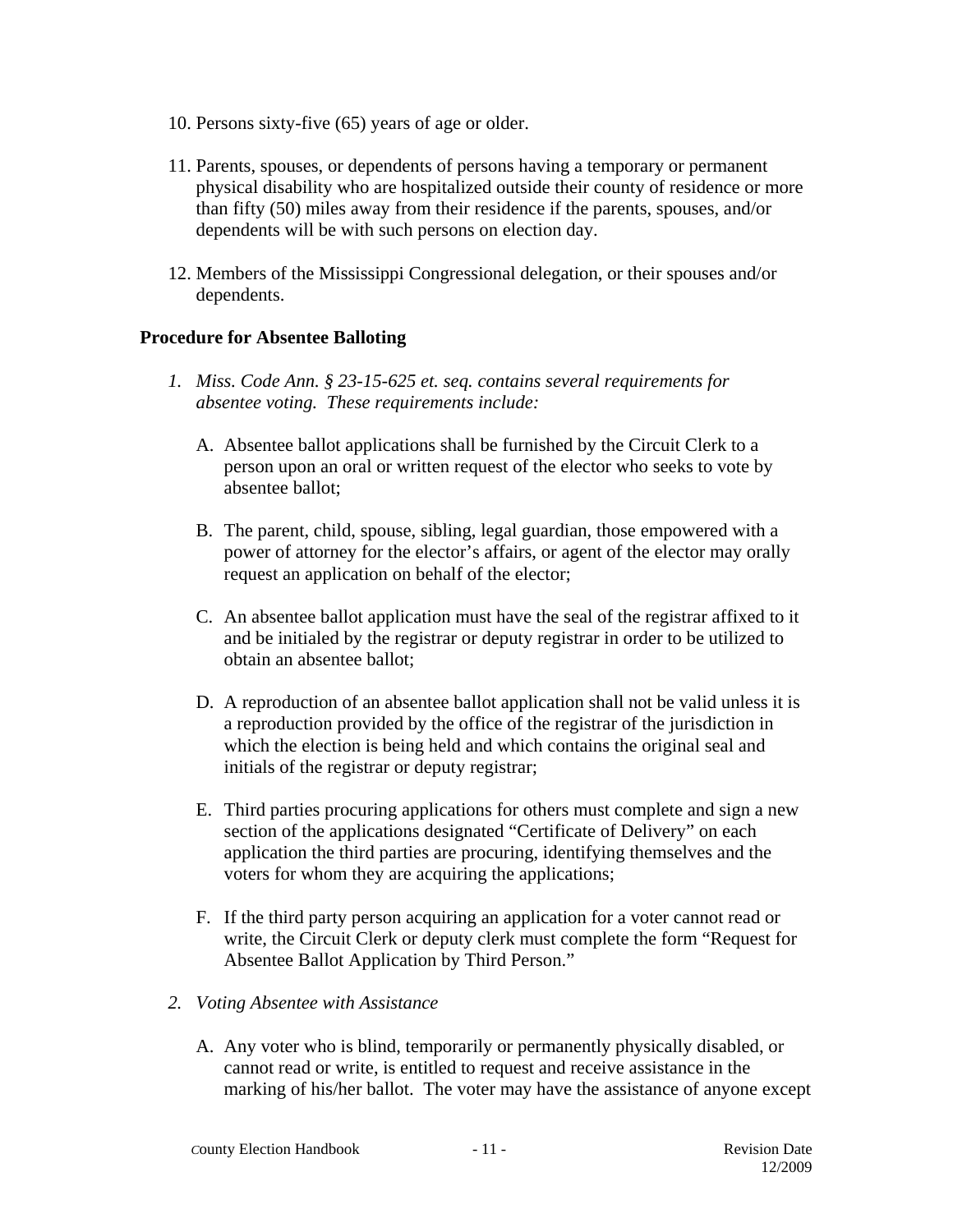his/her employer, an agent of the voter's employer, or an officer or agent of the voter's union.

- B. Any person who provides assistance is required to sign and complete the "Certificate of Person Providing Voter Assistance" on the absentee ballot envelope disclosing the date and time assistance was provided and family relationship to the voter (if any).
- C. A candidate whose name appears on the ballot cannot be an attesting witness for an absentee ballot.
- *3. Voting Absentee in the Circuit Clerk's Office*

All eligible absentee voters may cast their ballots in the Circuit Clerk's office by completing the appropriate application form in the Circuit Clerk's office.

4. *Voting Absentee by Mail*

Eligible absentee voters may apply for an absentee ballot by mailing the appropriate application to the Circuit Clerk if they are not able to go to the Circuit Clerk's office to vote because they are:

- A. Temporarily residing outside the county;
- B. Temporarily or permanently physically disabled;
- C. Sixty-five (65) years of age or older; or,
- D. The parents, spouses, or dependents of temporarily or permanently physically disabled persons who are hospitalized outside of their counties of residence or more than fifty (50) miles away from their residences if the parents, spouses, and/or dependents will be with such persons on election day.

Applications must be notarized or sworn and subscribed to by another official authorized to witness absentee balloting. However, applications of the temporarily or permanently disabled are not required to be notarized, but must be witnessed and signed by a person eighteen (18) years of age or older. This person does NOT have to be a registered voter.

With their application for an absentee ballot, permanently physically disabled voters shall file a statement signed by their physician or licensed nurse practitioner showing that the person signing the statement is a licensed, practicing medical doctor or nurse practitioner and that the person applying for the absentee ballot is permanently physically disabled to such a degree that it is difficult for him to vote in person. This statement entitles such voters to receive automatically an absentee ballot for all elections on a continuing basis without the necessity for re-application. This does NOT apply to the temporarily physically disabled. (Miss. Code Ann. § 23-15-629)

**County Election Handbook - 12 - Revision Date**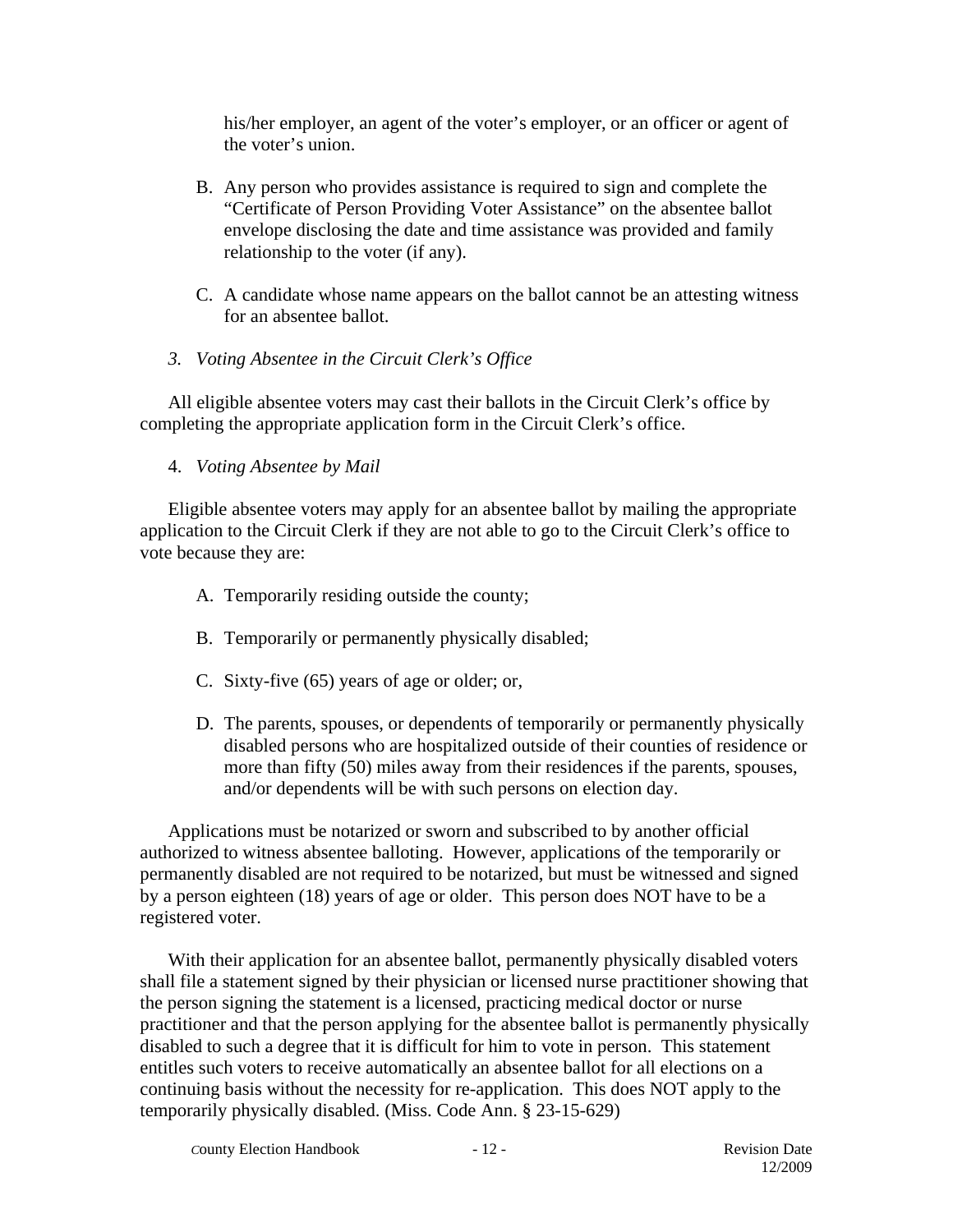#### **Military and Overseas Voters**

Military and overseas voters frequently use the Federal Post Card Application (FPCA) to request absentee ballots. The FPCA may be used to request absentee ballots, to register to vote, or to register to vote and request absentee ballots simultaneously. (Miss. Code Ann. § 23-15-699)

For military personnel and overseas voters, both FPCAs requesting absentee ballots and the absentee ballots themselves may be transmitted by fax machines. No other faxing of absentee ballot applications or absentee ballots is permissible. (Miss. Code Ann. § 23-15-699)

Any citizen covered under the Uniformed and Overseas Citizens Absentee Voting Act who has been issued a Department of Defense ID can request an absentee ballot application and vote using email. They can send their application and ballot to the Secretary of State's office at **uocava@sos.state.ms.us** or directly to their clerk's office for processing. Active duty military personnel serving outside of the state may also receive and submit absentee ballot applications and ballots by email.

Military personnel and overseas voters who request an absentee ballot but do not receive the absentee ballot in time for it to be returned in time to be counted may use the Federal Write-in Absentee Ballot (FWAB), which may be used for general, special, primary and run-off elections for local, state and federal offices. (Miss. Code Ann. § 23- 15-692; 42 USCS 1973 ff-2)

For military and overseas voters, one application for absentee ballots shall serve as a request for an absentee ballot for each election held with the calendar year for which the voter is eligible to vote. (Miss. Code Ann. § 23-15-687)

When a primary, general, or special election may be followed by a run-off, the registrar shall send to the requesting military or overseas absentee voter both ballots and return envelopes for both elections at the same time. The ballot for the second election shall be identical to the ballot for the first election except that it shall be printed on a different tint of paper and shall be styled or labeled to show which ballot is for the first election and which ballot is for the second election. If the voter casts a vote for a candidate on the second election ballot that is no longer a candidate in the second election (e.g., didn't make the run-off), then the vote for that particular office in the second election is disregarded. (Miss. Code Ann. § 23-15-683)

#### **When Absentee Ballots May Be Cast**

*1. First Primary Election*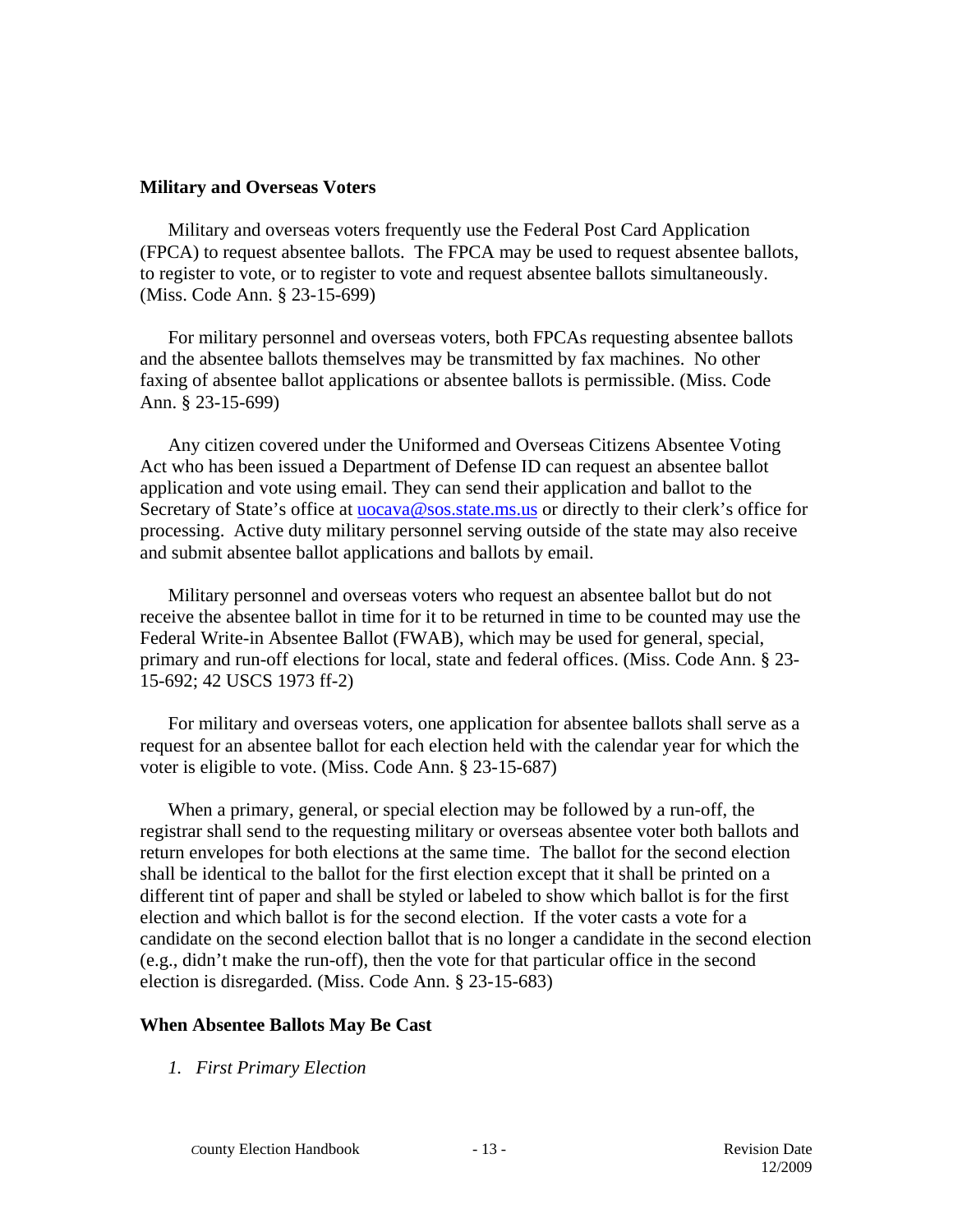- A. Voting Absentee in the Circuit Clerk's office The first day for voting absentee ballots in the Circuit Clerk's office is the forty-fifth  $(45<sup>th</sup>)$  calendar day before the election. The deadline for casting such ballots is 12:00 p.m. (noon) on the Saturday immediately preceding elections held on Tuesday. If the voter appears before the Circuit Clerk and the ballot has not yet been printed forty-five (45) days before the election, the Circuit Clerk shall mail the absentee ballot to the voter. (Miss. Code Ann. § 23-15-715(a))
- B. Voting Absentee by Mail Absentee ballots to be voted by mail must be available forty-five (45) days prior to the election. The deadline for receipt of absentee ballots mailed to the Circuit Clerk is 5:00 p.m. on the day preceding the election. (Miss. Code Ann. § 23-15-721)
- *2. Second Primary Election* 
	- A. Voting Absentee in the Circuit Clerk's Office Second primary absentee ballots to be voted in the Circuit Clerk's Office should be available as soon as possible after the first primary. The deadline for casting such ballots is 12:00 p.m. (noon) on Saturday immediately preceding elections held on Tuesday. (Miss. Code Ann. § 23-15-715(a))
	- B. Voting Absentee by Mail Absentee ballots to be voted by mail should be available for the second primary as soon as possible following the first primary. It is the position of the Secretary of State's Office that it is permissible to use the first primary ballot for second primary absentee balloting **provided** the names of the candidates who were eliminated are blacked out. The deadline for receipt of absentee ballots mailed to the Circuit Clerk is 5:00 p.m. on the day preceding the election. (Miss. Code Ann. § 23- 15-719)
- *3. General Election* 
	- A. Voting Absentee in the Circuit Clerk's Office The first day for voting general election absentee ballots in the Circuit Clerk's office is the forty-fifth  $(45<sup>th</sup>)$  day before the general election. The deadline for casting absentee ballots in the Circuit Clerk's office is 12:00 p.m. (noon) on the Saturday immediately preceding elections held on Tuesday. If the voter appears before the Circuit Clerk and the ballot has not yet been printed forty-five (45) days before the election, the Circuit Clerk shall mail the absentee ballot to the voter. Miss. Code Ann. § 23-15-715 (a)
	- B. Voting Absentee by Mail Absentee ballots to be voted by mail must be available forty-five (45) days prior to the election where possible. The deadline for receipt of absentee ballots mailed to the Circuit Clerk is 5:00 p.m. on the day preceding the election. (Miss. Code Ann. § 23-15-715 (b))

#### **Hand Delivery of Absentee Ballots Prohibited**

**County Election Handbook - 14 - Revision Date**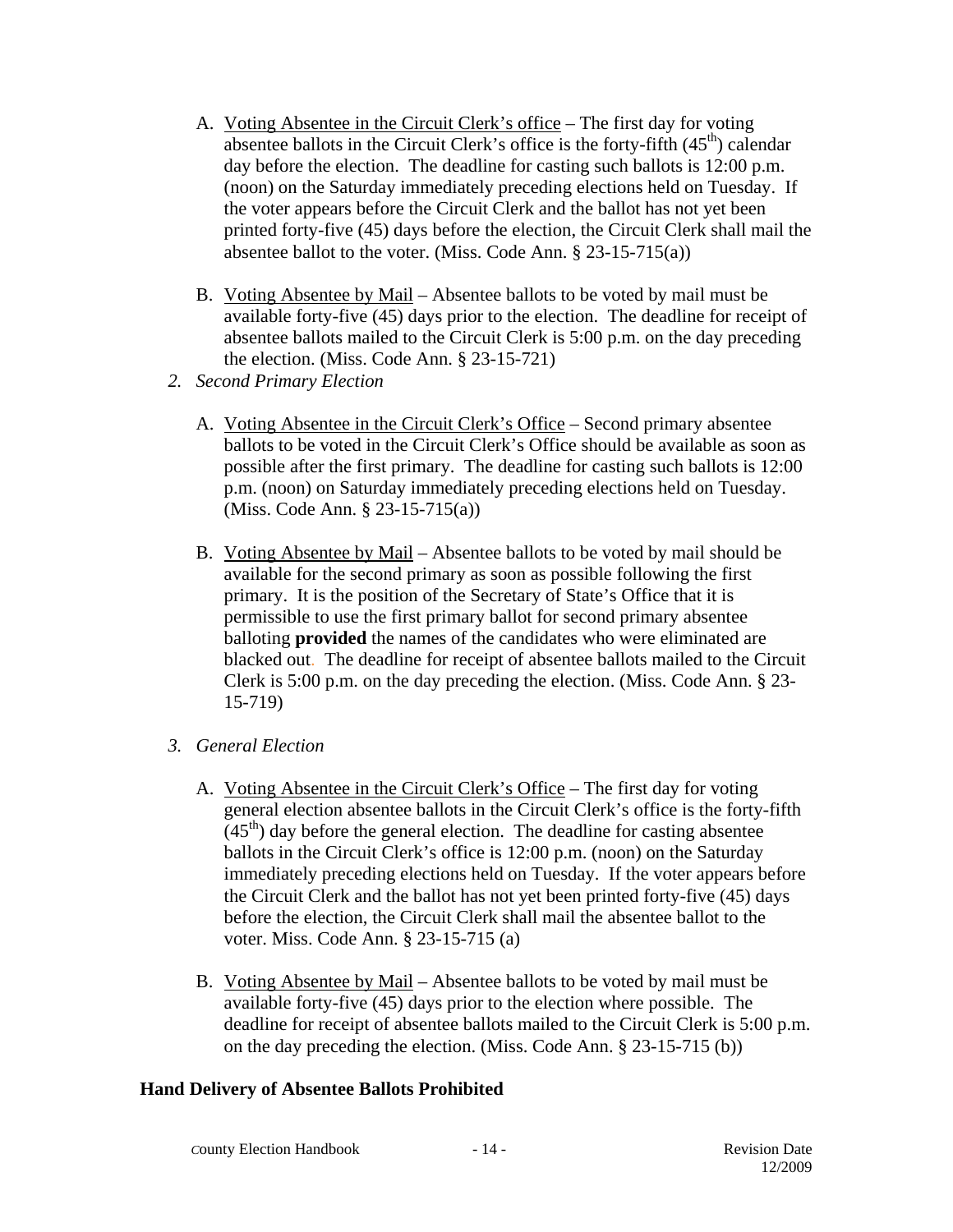It is illegal to hand deliver absentee ballots in Mississippi. Unless an absentee ballot is being properly voted in the Circuit Clerk's Office, it must be mailed by the Circuit Clerk to the voter and the voter must return the voted absentee ballot by mail to the Circuit Clerk. (Miss. Code Ann. § 23-15-719)

# **Poll Managers**

#### **Qualifications of Poll Managers**

Anyone appointed as a Poll Manager must be a registered voter of the county in which he/she is to serve. Poll Managers should be, but are not required to be, registered voters of the precinct in which they are to serve. (Miss. Code Ann. § 23-15-231)

#### **Number of Poll Managers to Appoint**

A minimum of three (3) persons to be designated Poll Managers must be appointed for each precinct. Additional Poll Managers may be appointed as set out in the chart below. "Poll Managers" are sometimes referred to as "Poll Workers." The Mississippi Code only uses the term "Poll Manager(s)," which will be used in this handbook.

| Registered | Minimum       | Number of     | Maximum       |
|------------|---------------|---------------|---------------|
| Voters in  | Number of     | Optional      | Number of     |
| a Precinct | Poll Managers | Poll Managers | Poll Managers |
| $0 - 500$  |               |               |               |
| 501-1500   |               |               |               |
| 1501-2500  |               |               |               |
| 2501-3500  |               | 12            |               |
| 3501-4500  |               | 15            |               |
| 4501-5500  |               | 18            |               |

(Miss. Code Ann. §§ 23-15-231 and -235)

#### **When to Make Appointments of Poll Managers**

Poll Managers must be appointed far enough in advance of the election so that training can be provided for them not fewer than five (5) calendar days prior to the election. (Miss. Code Ann. § 23-15-239)

#### **Party Affiliation of Poll Managers for General and Special Elections**

The managers of general or special elections cannot all be of the same political party if suitable persons of different political parties can be found. (Miss. Code Ann. § 23-15- 231)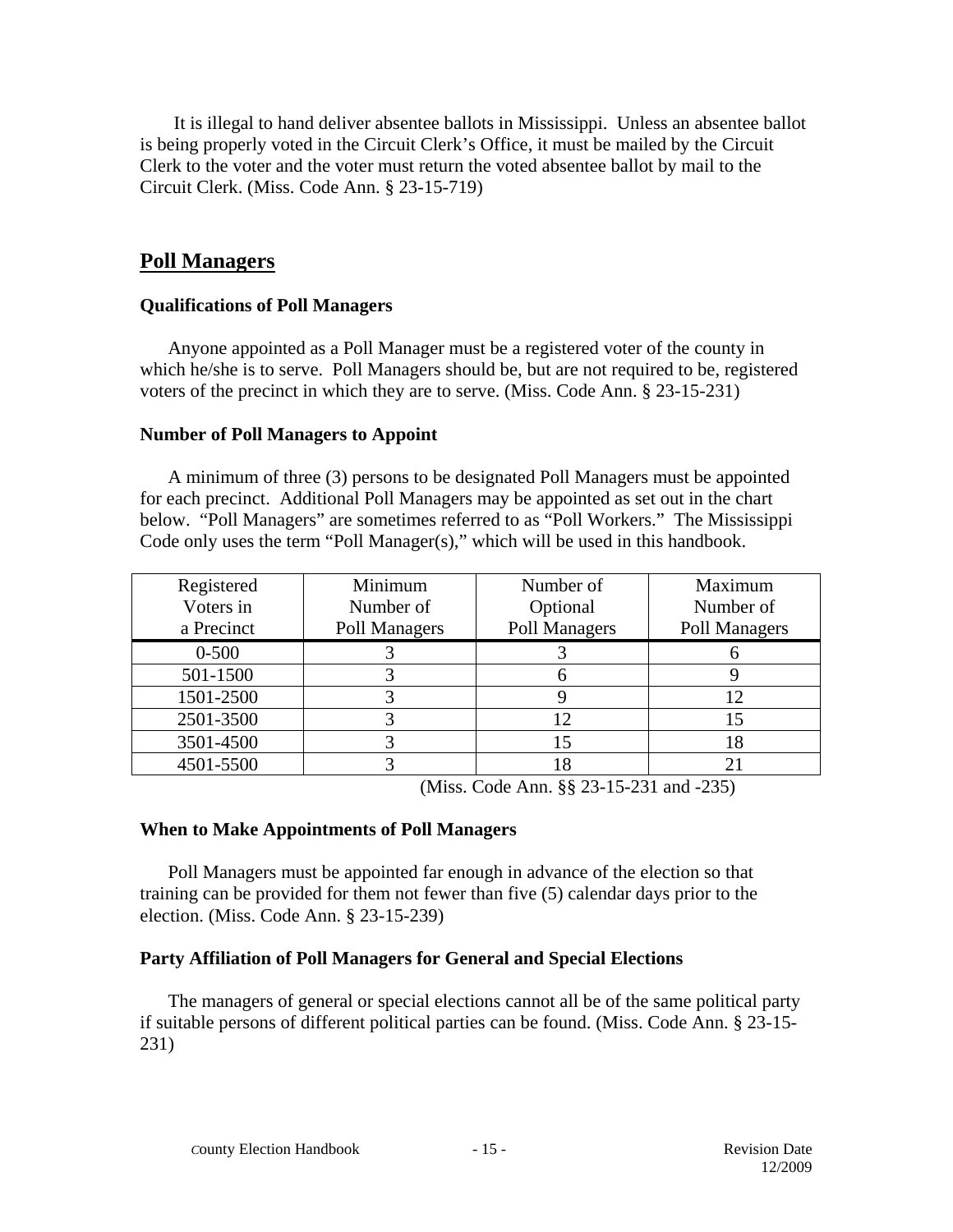#### **Compensation of Poll Managers**

Poll Managers are paid seventy-five dollars (\$75) for an election. After approval by the County Board of Supervisors, Poll Managers may receive additional payment of up to fifty dollars (\$50) per election. A Manager who is designated to be the Receiving and Returning Manager is entitled to an additional ten dollars (\$10) for carrying the ballot boxes to the polling place and another ten dollars (\$10) for returning the boxes after the election, for each voting precinct. (Miss. Code Ann. § 23-15-227)

#### **Training Poll Managers**

The appropriate election officials (the Party Executive Committee for primary elections and the County Election Commission for other elections), in conjunction with the Circuit Clerk, are responsible for conducting training sessions, not fewer than five (5) days before the election, to instruct the Poll Managers as to their duties in the proper administration of the election and the operation of the polling place.

The Board of Supervisors may, in their discretion, compensate poll managers who attend poll manager training sessions a maximum of \$12.00 per hour. The minimum rate remains the federal hourly wage. The maximum number of hours poll managers may be compensated for attending such training sessions is eight (8) hours, regardless of the actual amount of time that they attend the training sessions. (Miss. Code Ann. § 23-15- 239)

No Poll Manager may serve in any election unless he/she has received such instructions. However, emergency appointments pursuant to Miss. Code Ann. § 23-15- 231, can be made.

Miss. Code Ann. §23-15-239 requires that Alternate Poll Managers be trained and utilized in the event a Poll Manager is unable to serve for any reason.

#### **Who Appoints Poll Managers?**

#### *1. Primary Elections*

The County Party Executive Committee appoints the Poll Managers and designates one of the Managers to be the Bailiff and one of the Managers to be the Receiving and Returning Manager. (Miss. Code Ann. §§ 23-15-231; 23-15 -251)

#### *2. General and Special Elections*

The County Election Commission appoints the Poll Managers and designates one of the Managers to be the Bailiff and one of the Managers to be the Receiving and Returning Manager. (Miss. Code Ann. §§ 23-15-231; 23-15-251)

In elections in which hand-counted and scanner-counted paper ballots are used, the Managers of the election designate a Manager to be the Initialing Manager and another to

**County Election Handbook - 16 - Revision Date**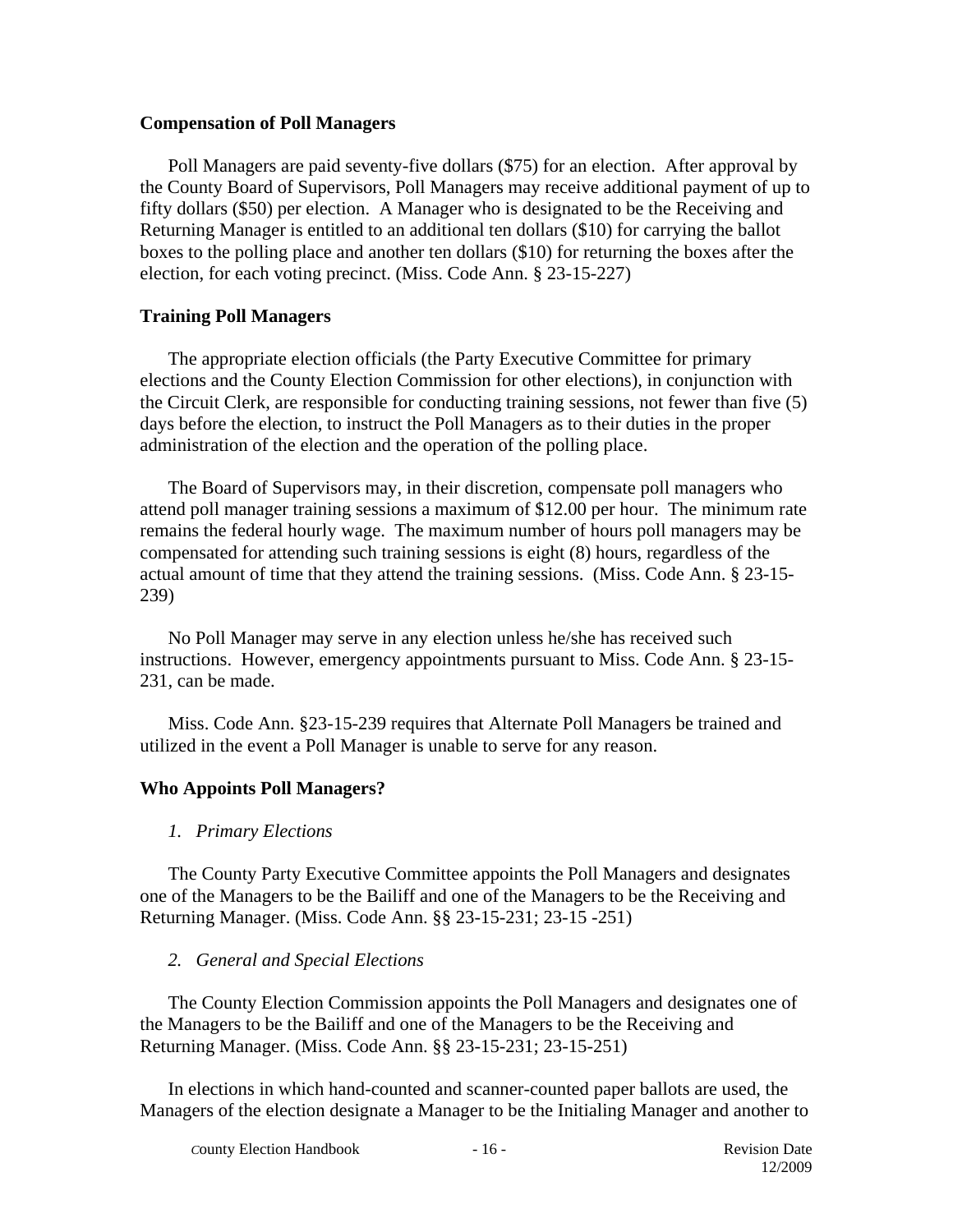be the Alternate Initialing Manager. These designations are made on the morning of the election and not before.

The Manager designated by the County Party Executive Committee or the Election Commission as the Receiving and Returning Manager **cannot** serve also as the Initialing Manager or the Alternate Initialing Manager. However, the Bailiff **may** act also as the Initialing Manager or the Alternate Initialing Manager. (Miss. Code Ann. § 23-15-541)

# **Duties and Responsibilities of Poll Managers at the Polling Place**

# **Bailiff**

The Bailiff has a number of specific statutory duties and responsibilities that must be carried out to ensure a lawful, peaceful, and orderly election. The duties include the following:

- 1. To see that a space of thirty (30) feet in every direction from the polls or the room where the election is held is kept clear of all persons except: (a) election officials, (b) voters waiting to cast their ballots, (c) candidates or one authorized representative of each candidate, and (d) two (2) challengers selected by each political party (at general and special elections only). (Miss. Code Ann. §§ 23-15- 245 and 23-15-577)
	- Election officials must assign each candidate or candidate's authorized representative a suitable position from which he/she may carefully inspect the manner in which the election is being held. A candidate or a candidate's representative must be allowed to challenge the qualification of any person offering to vote. (Miss. Code Ann. § 23-15-577)
	- The Bailiff must ensure that the candidate or candidate's representative does not move about the polling place greeting voters, in any way tries to influence any voter, nor interfere with the orderly election process.
- 2. To see that no one distributes or posts campaign literature within one hundred and fifty (150) feet of any entrance to the building where an election is being held. (Miss. Code Ann. § 23-15-895)
- 3. To arrest all persons creating any disturbance in and about the polling place. (Miss. Code Ann. § 23-15-241)
- 4. To see that registered voters who have not voted and who want to vote have unobstructed access to the polls. (Miss. Code Ann. § 23-15-241)
- 5. To call upon anyone present at the polling place to assist the Bailiff in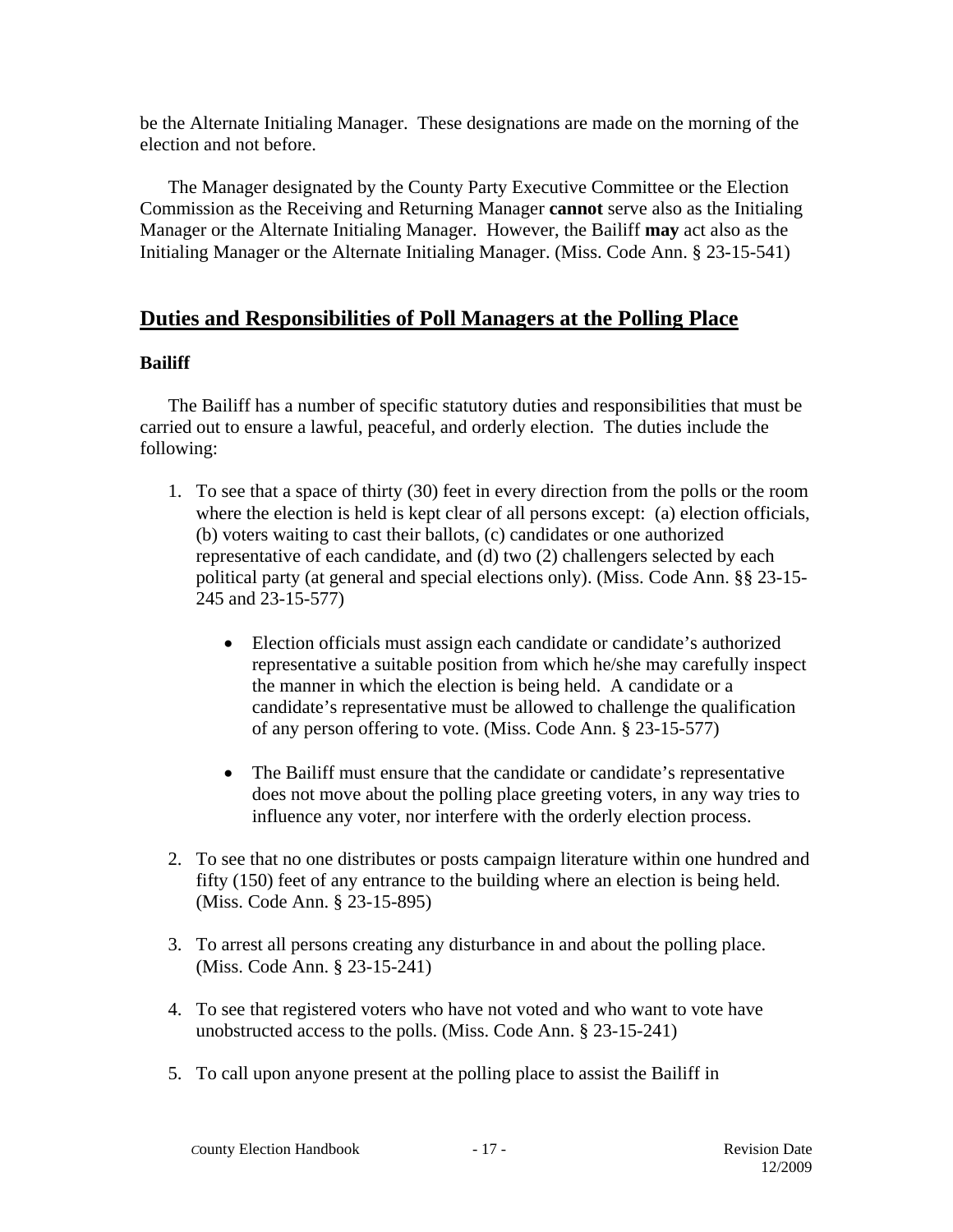seeing that the laws pertaining to the polling place are enforced. (Miss. Code Ann. § 23-15-245) If necessary, the Bailiff should contact local law enforcement officials for assistance in enforcing the law.

#### **Initialing Manager (Paper and Scanner Ballots Only)**

After a voter has signed his/her name in the receipt book or on the voter list, *but not before*, the Initialing Manager must do the following things:

- 1. Write the Initialing Manager's initials on the back of the official blank ballot so that the initials may be seen after the ballot has been marked and folded.
- 2. Give the initialed blank ballot to the voter.
- 3. After the voter has marked his/her ballot, verify that the Initialing Manager's genuine initials are on the back of the ballot before it is placed in the ballot box. (Miss. Code Ann. § 23-15-541)

# **Alternate Initialing Manager (Paper and Scanner Ballots Only)**

In the absence of the Initialing Manager, the Alternate Initialing Manager shall perform the duties specified above. (Miss. Code Ann. § 23-15-541)

#### **Receiving and Returning Manager**

The Manager designated by the appointing election officials as the Receiving and Returning Manager must perform the following tasks:

- 1. On the day before the election, obtain from the Circuit Clerk or the Election Commissioners the box(es) for his/her precinct containing the ballots and all other necessary materials – including the pollbooks, the blank tally sheets, the blank forms to be used in making returns, the cards of instruction, stationery, and supplies.
- 2. Ensure that the box(es) and the contents are not tampered with prior to the opening of the polls.
- 3. Deliver the ballot box(es) and the contents to the appropriate polling place at least thirty (30) minutes prior to 7:00 a.m. on Election day. (Miss. Code Ann. § 23-15- 251)
- 4. Return all used and unused ballots and other materials to the Circuit Clerk's office no later than the day following the election. (Miss. Code Ann. § 23-15-251)

After the polls are closed on Election Day, the boxes are returned to the Election Central (usually at the Courthouse/City Hall).

*C*ounty Election Handbook - 18 - Revision Date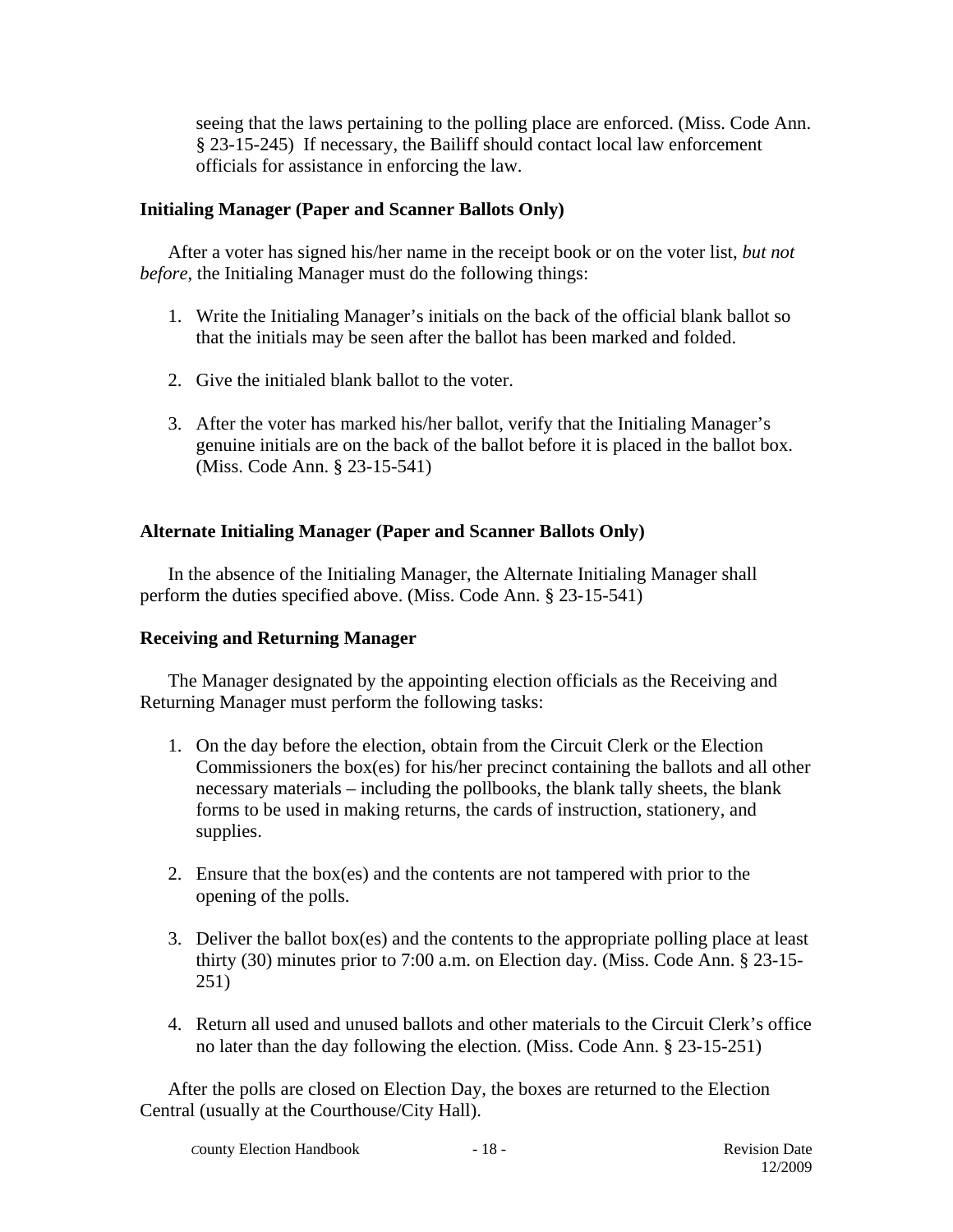# **The Voting Process (Paper)**

When a voter appears, the following procedure should be followed:

- 1. A Poll Manager checks to see that the voter's name appears in the pollbooks.
- 2. If a voter's name is found on the pollbook, the Poll Manager checks to see on the pollbook or on other official documentation if the voter is required to provide voter identification. If the voter is an **unverified first time mail-in registrant** after January 1, 2003, the voter may be required to show an acceptable form of identification. An acceptable form of identification must be shown to the Poll Manager to cast a regular Election Day ballot, or complete an affidavit ballot envelope and vote by affidavit ballot.
	- *Accepted Forms of Identification for Unverified Voters:* 
		- o A current and valid photo identification (i.e., drivers license);
		- o A current utility bill with the voter's name and address;
		- o A bank statement with the voter's name and address;
		- o A government check with voter's name and address;
		- o A paycheck with voter's name and address; or,
		- o Any other government document that shows voter's name and address.
- 3. If the voter's name is found in the pollbooks (and shows identification, if required to do so) the voter signs his/her name in a receipt book or on a voter list;
- 4. The Initialing Manager writes his/her initials on the back of the blank ballot where the initials may be seen after the ballot has been marked and folded; the ballot is then given to the voter;
- 5. The voter goes immediately into one of the voting compartments and marks his/her ballot;

With ink or indelible pencil, the voter must mark a cross  $(X)$  or a check  $(\vee)$  opposite the name of the candidate of his/her choice for each office to be filled. The former statutory provision which required that either  $(X)$  or  $(\forall)$  be used throughout an entire ballot has been deleted and now a ballot can be marked with any combination of (X) or  $(\sqrt{\ }$ .

Before leaving the voting compartment, the voter must fold his/her ballot without displaying the markings but so that the words "Official Ballot," the name of the voting precinct, and the date of the election are visible to the Initialing Manager.

A voter must not be allowed to occupy a voting compartment already occupied by another voter. A voter must not occupy a voting compartment longer than five (5)

**County Election Handbook** - 19 - **Revision Date**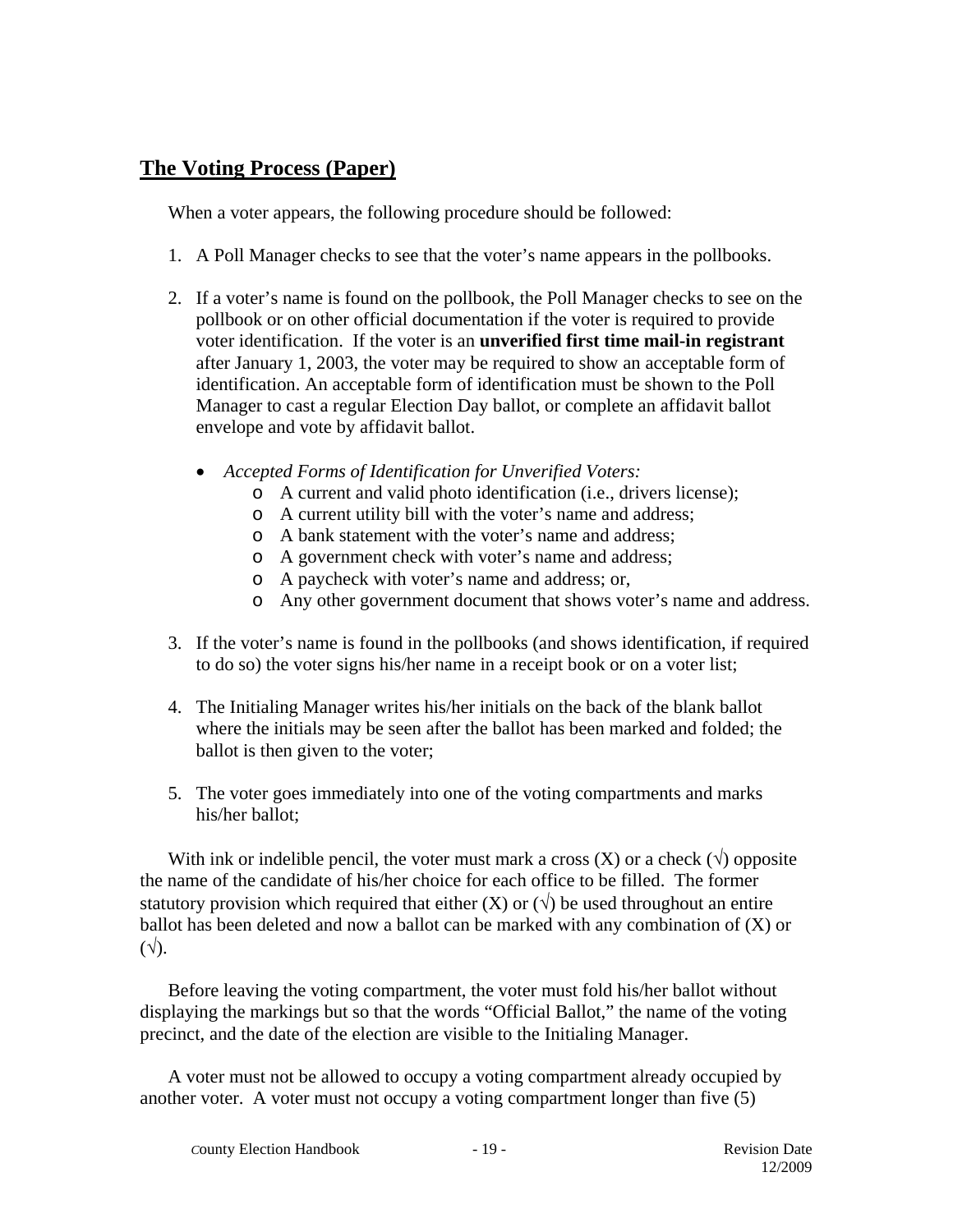minutes if other voters are waiting, or longer than ten (10) minutes if no other voters are waiting. (Miss. Code Ann. § 23-15-551)

- 6. The voter casts his/her ballot by returning it to the Initialing Manager;
- 7. The Initialing Manager checks to see that the ballot bears the genuine initials of the Initialing Manager and deposits the ballot in the box;
- 8. One of the Poll Managers writes the word "Voted" opposite the name of the voter in the appropriate column in the pollbook. (Miss. Code Ann. §§ 23-15-541; 23-15-545)

# **Voter Assistance (See Also Appendix A)**

#### **Inside the Polling Place**

Before receiving assistance in marking his/her ballot, the voter must first make a request for assistance to the Managers of the election, and the Managers must be satisfied that the voter is either blind, physically disabled, or illiterate and needs assistance in marking his/her ballot. (*O'Neal v. Simpson*, 50 So2d 998, 1009 [1977])

Any voter who declares to the Managers that he/she requires assistance to vote by reason of blindness, disability, or inability to read or write may be given assistance by any person of the voter's choice other than the voter's employer, an agent of the voter's employer, or an officer or agent of the voter's union. (Miss. Code Ann. § 23-15-549)

*It is the position of the Secretary of State's Office that a voter's declaration should be honored unless it clearly appears to the Managers that the declaration is untrue.* 

#### **Curbside Voting**

A physically disabled voter who does not vote by absentee ballot and who drives, or is driven, to the polling place, but is unable to enter the structure where the actual voting is taking place may be provided necessary assistance in voting if the Managers, in exercising sound discretion, determine that the voter is actually at the polling place. (Attorney General's Opinion, July 1, 1959, *Biennial Report,* p. 23; Miss. Code Ann. § 23- 15-541)

#### **Challenges (See Also Appendix B)**

#### **Who Can Challenge?**

The following persons are authorized challengers and shall be allowed to challenge the qualifications of any person attempting to vote: (Miss. Code Ann. § 23-15-571)

1. Any candidate whose name is on the ballot in the precinct in which the challenge

**County Election Handbook** - 20 - Revision Date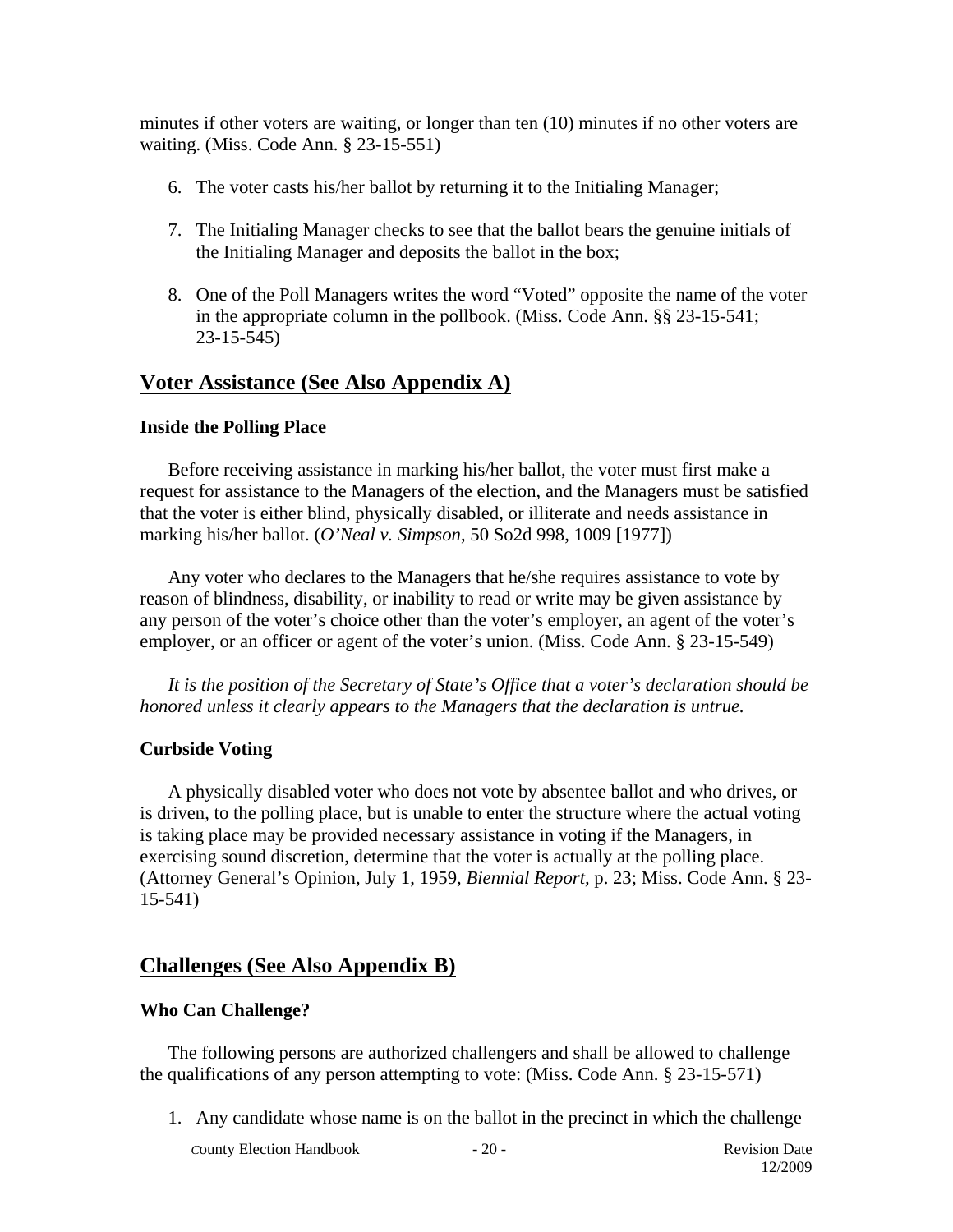is made;

- 2. Any authorized representative of a candidate whose name is on the ballot in the precinct in which the challenge is made;
- 3. Any authorized representative of a political party for the precinct in which the challenge is made;
- 4. Any qualified voter for the precinct in which the challenge is made;
- 5. Any Poll Manager of the polling place where the person whose qualifications are challenged is attempting to vote.

# **Bases for Challenge**

A person attempting to vote may be challenged on the following grounds: (Miss. Code Ann. §§ 23-15-579; 23-15-643; 23-15-571)

- 1. The person is not a registered voter in the precinct.
- 2. The person is not the registered voter under whose name he/she has applied to vote.
- 3. The person has already voted in the election.
- 4. The person is not a resident in the precinct where he/she is registered.
- 5. The person has illegally registered to vote.
- 6. The person has removed his/her ballot from the polling place.
- 7. The person is otherwise disqualified by law.
- 8. The person has cast an absentee ballot but is ineligible to do so.

# **Ruling on Challenge**

The challenge of any authorized challenger shall be considered and acted upon by the Managers of the precinct, and all votes challenged at the polls are to be received. (Miss. Code Ann. § 23-15-579)

There are three (3) possible rulings on a challenge:

*1. Challenge determined to be frivolous.* 

If the Poll Managers believe the challenge is FRIVOLOUS, DISREGARD the challenge and accept the offered vote as though it had not been challenged by allowing the voter to vote a regular Election Day ballot.

**County Election Handbook - 21 - Revision Date**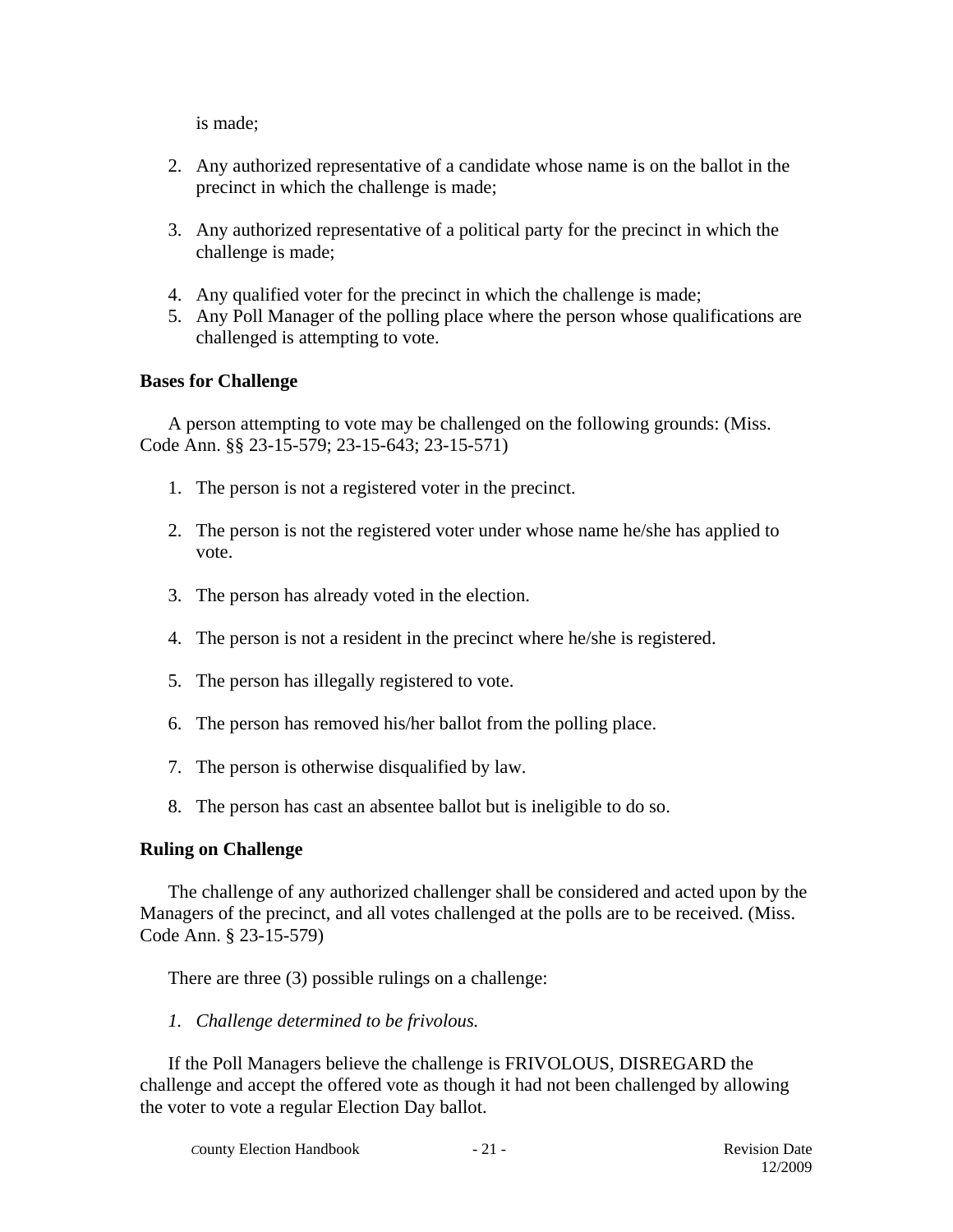#### *2. Challenge not unanimously determined to be well taken.*

If a Voter is challenged and the Poll Managers cannot reach a unanimous decision, a paper ballot shall be supplied to the voter. The ballot is counted separately from the unchallenged ballots as follows:

- a. "Challenged" is marked on the ballot; and
- b. The ballot is placed in a separate envelope labeled "Challenged Ballots;" and finally
- c. At the close of the polls AND after all the unchallenged ballots have been counted, tallied, and totaled, the challenged ballots are separately counted, tallied and totaled, with a separate return made of the challenged ballots.
- *3. Challenge unanimously determined to be well taken.*

If, in the UNANIMOUS opinion of the Poll Managers the challenge is valid or well taken, the ballot is REJECTED in the following manner:

- a. Mark "Rejected" on the back of the ballot; and
- b. Write the name of the voter on the back, and place it in a strong envelope marked rejected; then
- c. Seal the envelope and return it in the ballot box.

# **Affidavit/Provisional Ballots**

A person whose name does not appear on the pollbooks shall not be permitted to vote a regular ballot in an election. If, however, the name of any person attempting to vote does not appear on the pollbooks, and the person makes affidavit in writing before one of the Managers of the precinct that the person is entitled to vote or that he/she has been illegally denied registration, the person may vote an affidavit (provisional) ballot.

The voted paper ballot shall be handed to one of the Managers, who shall enclose it in an envelope with the written affidavit of the person casting the ballot. Normally, the affidavit is printed and written on the envelope itself. The Manager shall seal the envelope and if he/she has not already done so, shall mark plainly upon it the name of the person attempting to vote. The Poll Manager gives the voter written instructions on how to ascertain if their vote counted, and if not why not by contacting the Circuit Clerk's Office or Election Commission.

The election officials – the County Party Executive Committee for primaries and the County Election Commissioners for general and special elections – must examine the

**County Election Handbook - 22 - Revision Date**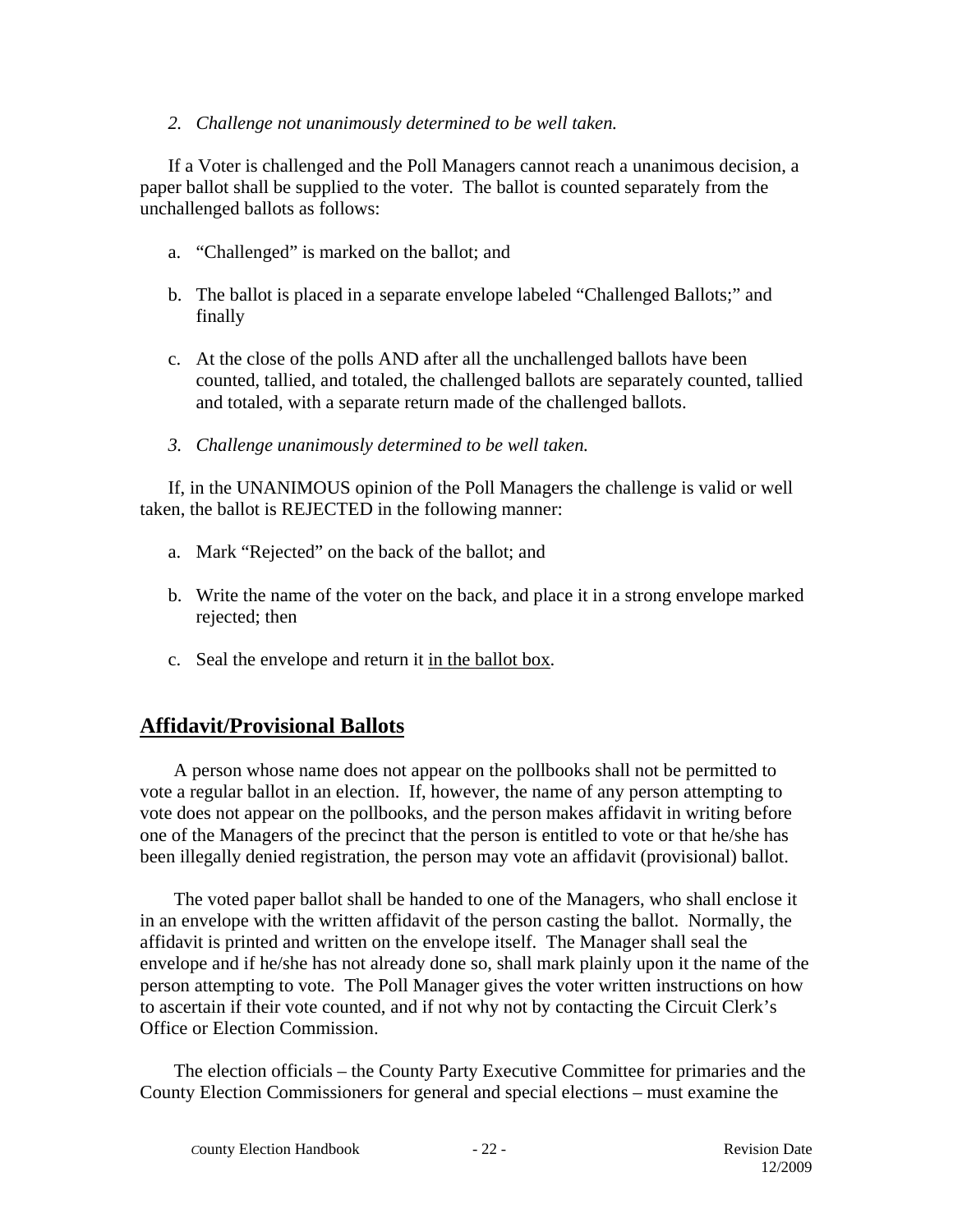records when canvassing the returns and allow the affidavit (provisional) ballot to be counted, or not counted, as shall appear to be legal. (Miss. Code Ann. § 23-15-573)

# **Prohibitions Against Campaigning at the Polls**

#### **General Prohibition**

It is unlawful for any candidate for elective office or any representative of a candidate to post or distribute cards, posters, or other campaign literature within one hundred and fifty (150) feet of any entrance to a building in which an election is being conducted. It is also unlawful for a candidate or his/her authorized representative to appear at any polling place armed or uniformed or to display any badge or credentials except as may be issued by the Managers of the precinct. (Miss. Code Ann. § 23-15-895)

#### **Wearing T-Shirts**

It is the position of the Secretary of State that the wearing of a T-shirt with a candidate's name and/or picture on it within one hundred and fifty (150) feet of any entrance to a building in which an election is being conducted constitutes the posting of campaign literature and is prohibited. Such T-shirts must be covered or removed before a voter comes within one hundred and fifty (150) feet of any entrance to a building in which an election is being conducted. (Miss. Code Ann. § 23-15-895)

#### **Use of Sample Ballots**

It is the position of the Secretary of State that it is permissible for an individual voter to bring a sample ballot into the polling place for the voter's own use as a reminder of the candidate(s) for whom he/she intends to vote. A voter, however, cannot be permitted to use the sample ballot as campaign literature in attempting to influence other voters within the polling place.

# **Counting the Votes**

#### **Absentee Ballots**

**In elections in which direct recording electronic voting systems (DRE) are utilized, the examination and counting of absentee ballots shall be conducted as follows (Miss. Code Ann. §23-15-639(2):** 

1. At the close of the regular balloting and at the close of the polls, the election managers of each voting precinct shall first take the envelopes containing the absentee ballots of such electors from the box, and the name, address and precinct inscribed on each envelope shall be announced by the election managers.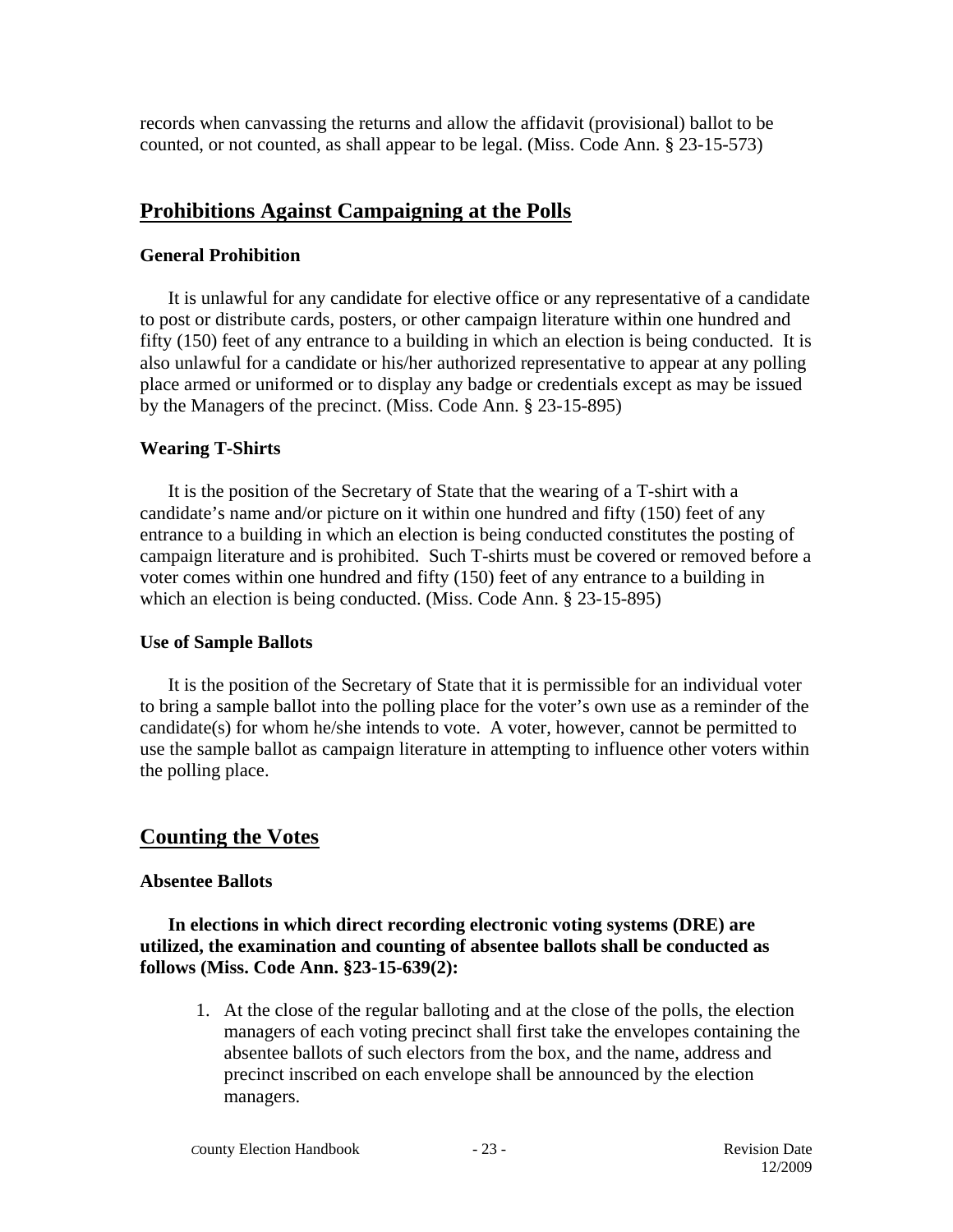- 2. The signature on the application shall then be compared with the signature on the back of the envelope. If it corresponds and the affidavit, if one is required, is sufficient and the election managers find that the applicant is a registered and qualified voter or otherwise qualified to vote, and that has not appeared in person and voted at the election, the unopened envelope shall be marked "ACCEPTED" and the election managers shall enter the voter's name in the receipt book provided for that purpose and mark "VOTED" in the pollbook or poll list as if the voter had been present and voted in person.
- 3. All absentee ballot envelopes shall then be placed in the secure ballot transfer case and delivered to the officials in charge of conducting the election at the central tabulation point of the county. The official in charge of the election shall open the envelopes marked "ACCEPTED" and remove the ballot from the envelope.
- 4. Having observed the ballot to be regular as far as can be observed from its official endorsement, the absentee ballot shall be processed through the central optical scanner. The scanned totals shall then be combined with the direct recording electronic voting system totals for the unofficial vote count.

#### **In elections in which direct recording electronic voting systems (DRE) are not utilized, the examination and counting of absentee ballots shall be conducted as follows (Miss. Code Ann. §23-15-639(1):**

- 1. At the close of the regular balloting and at the close of the polls, the election managers of each voting precinct shall first take the envelopes containing the absentee ballots of such electors from the box, and the name, address and precinct inscribed on each envelope shall be announced by the election managers;
- 2. The signature of the application shall then be compared with the signature on the back of the envelope. If it corresponds and the affidavit, if one is required, is sufficient and the election managers find that the applicant is a registered and qualified voter or otherwise qualified to vote, and that he has not appeared in person and voted at the election, the envelope shall then be opened and the ballot removed from the envelope, without its being unfolded, or permitted to be unfolded or examined.
- 3. Having observed and found the ballot to be regular as can be observed from its official endorsement, the election managers shall deposit in the ballot box with the other ballots before counting any ballots and enter the voter's name in the receipt book provided for that purpose and mark "VOTED" in the pollbook or poll list as if he had been present and voted in person. If voting machines are used, all absentee ballots shall be placed in the ballot box before any ballots are counted, and the election managers in each precinct shall immediately count such absentee ballots and add them to the votes cast in the voting machine or device.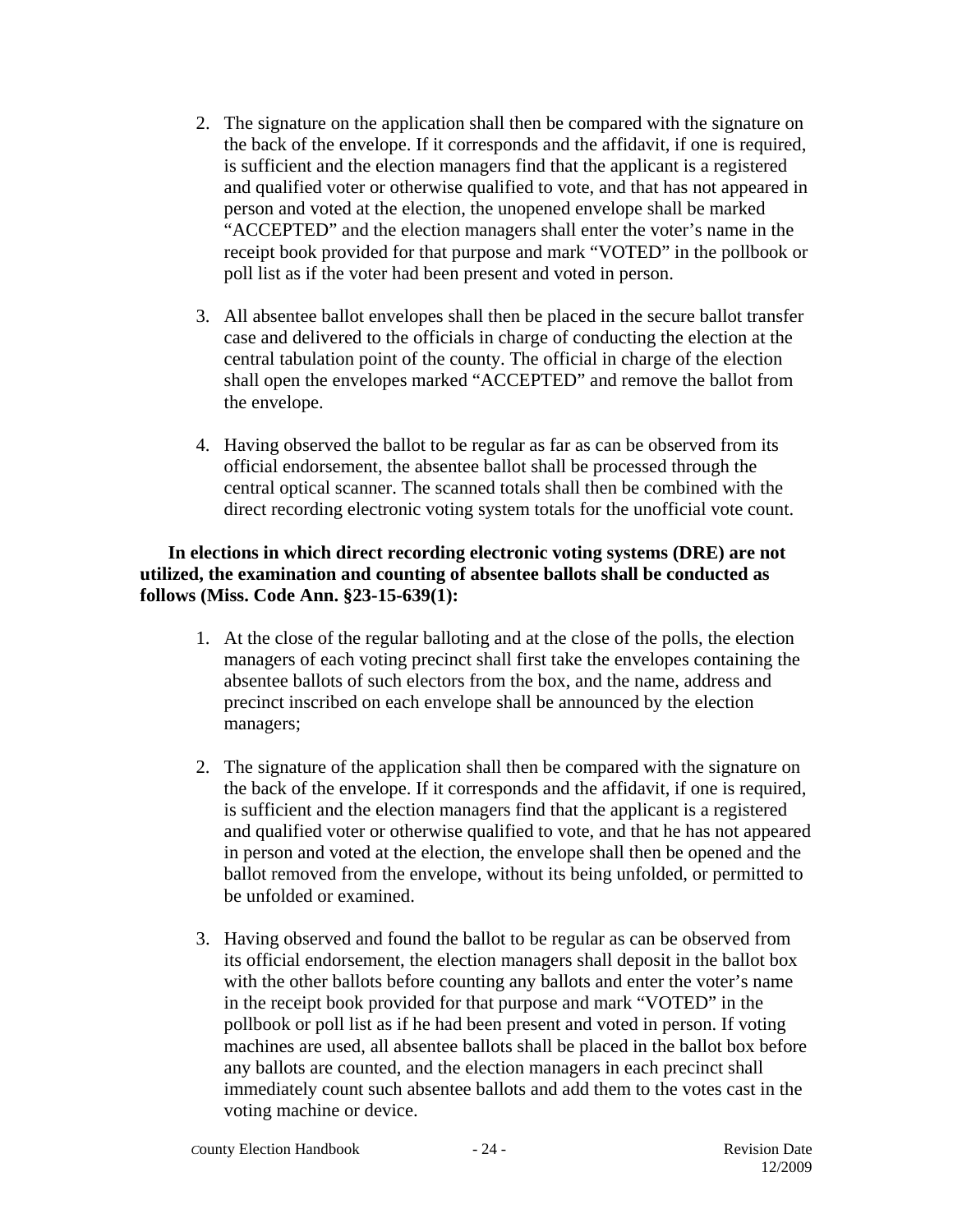If a deficiency is found in one or more of the requirements for a valid absentee ballot, the vote **shall not** be allowed. Without opening the envelope, the Managers shall mark across its face "REJECTED," and the reason for rejection. The ballots marked "REJECTED" shall be placed in a separate envelope in the secure ballot transfer case and delivered to the officials in charge of conducting the election at the central tabulation point of the county. (Miss. Code Ann. § 23-15-641)

#### **Paper Ballots**

When the polls have been closed, the Managers shall publicly open the boxes and immediately proceed to count the ballots. The Managers must read aloud the names of the persons voted for and those names shall be taken down and called by the designated Managers.

During the counting of the ballots, all the proceedings must be in fair and full view of the voting public. However, there must not be unnecessary interference, delay, or encroachment upon the good order of the duties and proceedings of the Managers of the election.

Candidates, or their duly authorized representatives, shall have the right to reasonably view and inspect ballots as they are taken from the box and counted, and to reasonably view and inspect tally sheets, papers, and other documents used in the election. (Miss. Code Ann. § 23-15-581)

#### **Scanner (Optical Mark Reader or OMR) Ballots**

As soon as the polls have been closed, counties utilizing DRE systems shall seal ALL ballots against further voting, and the Returning Manager must deliver the ballot box to the Election central/counting center (Miss. Code Ann. §§ 23-15-517; 23-15-519). Counties utilizing precinct scanners shall process ballots, except Affidavit (provisional) ballots to receive an unofficial election return before going to Election Central.

All proceedings at the counting center shall be under the direction of the officials in charge of the election – the County Party Executive Committee for primary elections and the Election Commission for general and special elections. All proceedings at the counting center shall be conducted under the observations of the public. No persons, except those authorized for the purpose, shall touch any ballot. All persons who are engaged in processing and counting the ballots shall be deputized in writing and shall take an oath that they will faithfully perform their assigned duties. (Miss. Code Ann. § 23-15-523)

Prior to the start of the counting of the ballots, the officials in charge of the election shall have the OMR tabulating equipment tested to ascertain that it will accurately count the votes cast for all offices and on all measures. Candidates, representatives of political

**County Election Handbook** - 25 - Revision Date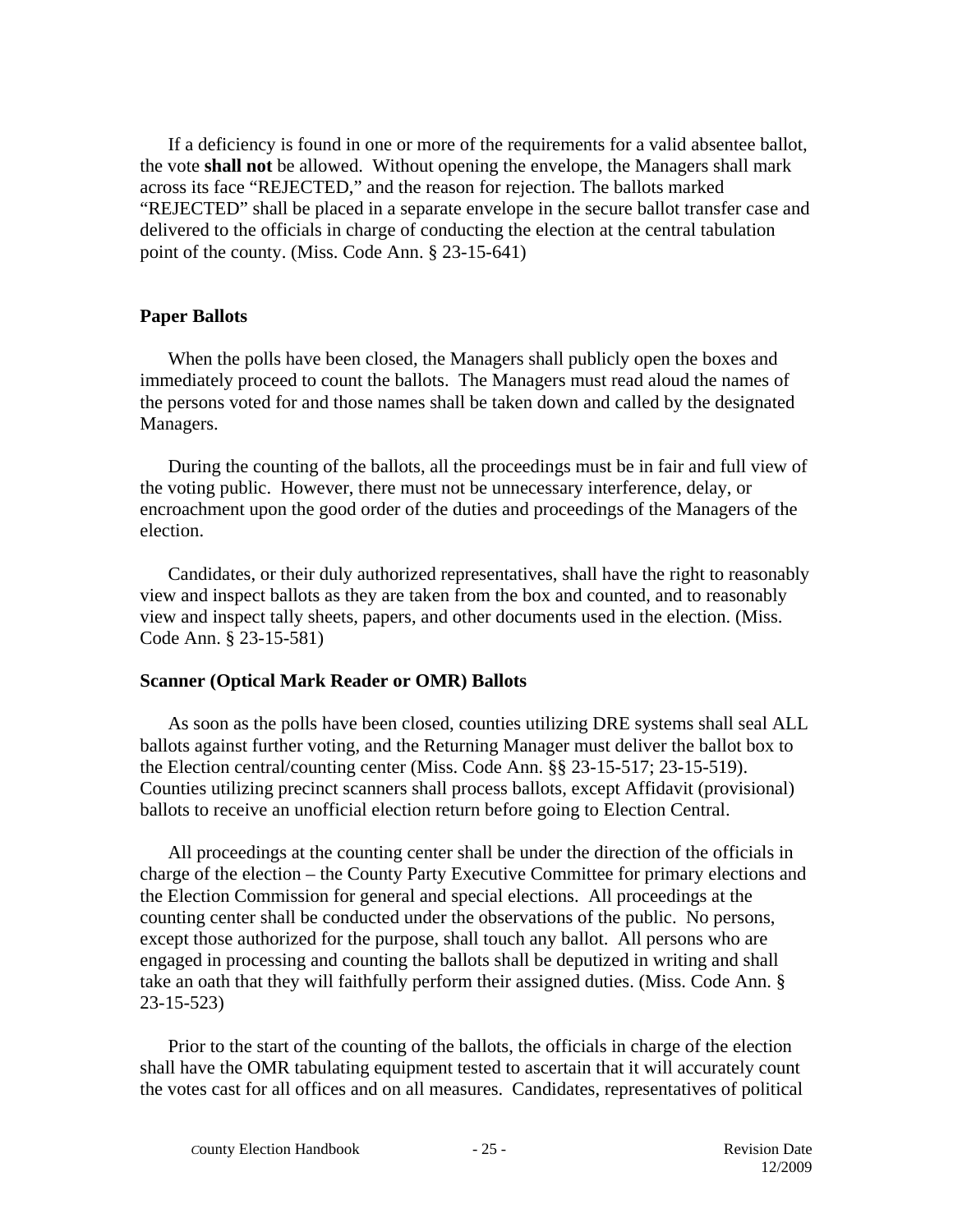parties, the press, and the general public may witness the test conducted on the OMR tabulating equipment.

The test shall be conducted by processing a pre-audited group of ballots so marked as to record a predetermined number of valid votes for each candidate and on each measure. The test shall include for each office one or more ballots which have votes in excess of the number allowed by law in order to test the ability of the OMR tabulating equipment to reject such votes. If any error is detected, the cause of it shall be ascertained and corrected; before the count is started, an errorless test count shall be made and certified to by the officials in charge. Upon completion of the test count, the programs, test materials, and ballots shall be sealed and retained in the same manner provided for paper ballots. (Miss. Code Ann. § 23-15-521)

#### **Resolution Board**

The officials in charge of the election shall appoint qualified voters to serve as judges on the Resolution Board. Members of the Resolution Board shall be required to attend the training described in Miss. Code Ann. § 23-15-239. All ballots that have been rejected by the OMR tabulating equipment and that are damaged or defective, blank, or overvoted will be reviewed by the Resolution Board.

If any ballot is damaged or defective so that it cannot be properly counted by the OMR tabulating equipment, the ballot will be deposited in an envelope provided for that purpose marked "Damaged Ballots." The officials in charge of the election shall have the judges on the Resolution Board hand-tally any damaged or defective ballots.

Ballots that have been rejected by the OMR tabulating equipment for appearing to be blank shall be examined to verify if they are blank or have been marked with a nondetectable marking device. If it is determined the ballot is marked with a non-detectable device, the Resolution Board may mark over the voter's mark with a detectable marking device.

All ballots that are rejected by the OMR tabulating equipment and that contain overvotes shall be inspected by the Resolution Board. On those ballots upon which an overvote appears, and voter intent cannot be determined by inspection of the Resolution Board, the officials in charge of the election may use the OMR tabulating equipment in determining the vote in the races which are unaffected by the overvote. At the direction of the officials in charge of the election, all other ballots which are overvoted shall be counted manually following the provisions governing the counting of paper ballots.

If for any reasons it becomes impracticable to count all or part of the ballots with the OMR tabulating equipment, the officials in charge may direct that the ballots be counted manually, following as far as practicable the provisions governing the counting of paper ballots.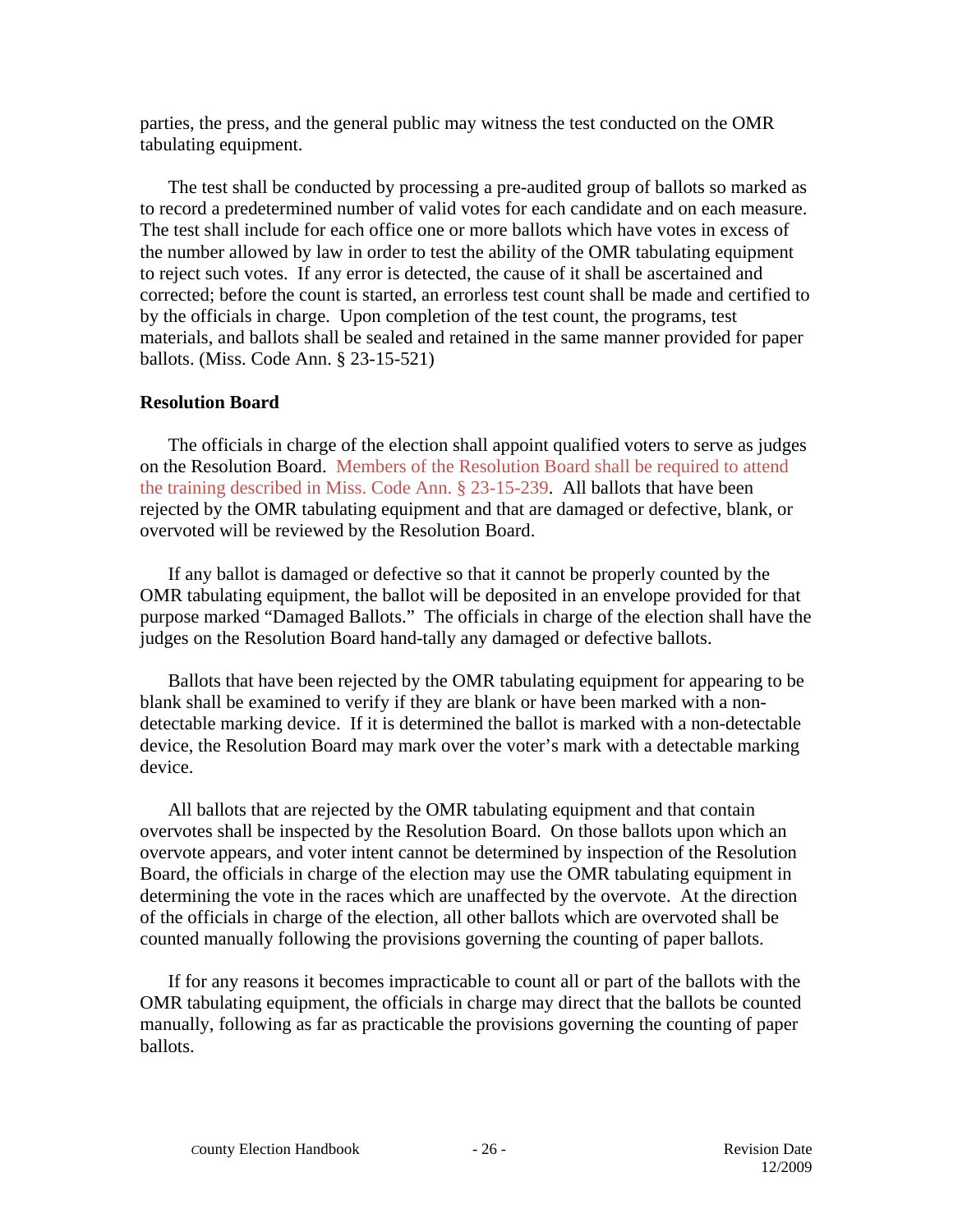The returns printed by the OMR tabulating equipment, to which have been added the manually-tallied ballots, shall be duly certified by the officials in charge and shall constitute the official returns of each voting precinct.

Unofficial and incomplete returns may be released during the count. Upon the completion of the counting, the official returns shall be open to the public. (Miss. Code Ann. § 23-15-523)

Municipalities using precinct counter OMR voting devices, such as the Optech III-P Eagle, should also refer to the Official Attorney General's Opinion dates August 31, 1994 Official Attorney General's Opinion. The opinion is available from the Secretary of State's Office or the Attorney General's Office.

# **Proclamation of Results and Sealing of the Ballot Box (Paper)**

When the votes have been completely and correctly counted and tallied by the Managers, they shall publicly proclaim the results of the election at their box. The Managers shall certify with their signatures a statement of the results and shall enclose one of the certificates in the ballot box.

When the count and the tally of the votes have been completed, the Managers shall place all voted ballots, all spoiled ballots, and all unused ballots in the ballot box. The voted ballots, the spoiled ballots, and the unused ballots must correspond in total with the number of ballots originally accepted by the Receiving and Returning Manager. Failure of the two numbers to correspond must be perfectly accounted for by a written statement by the Managers made under oath and enclosed in the ballot box.

The tally list and the receipt book containing the signed names of the voters who voted must also be enclosed in the ballot box. The number of ballots voted must correspond with the number of names signed in the receipt book.

When all the materials have been placed in the ballot box, it must be locked and sealed by the Managers of the precinct. (Miss. Code Ann. § 23-15-591)

# **Canvassing and Certifying Returns**

#### **Primary Elections**

The County Party Executive Committee shall meet in the first or second day after each primary election, shall receive and canvass the returns, declare the results, and announce the names of those candidates to be submitted to the second primary and the names of the nominees for county and county district offices. A duplicate of all tabulations by precincts as certified by the precinct Managers shall be filed with the Circuit Clerk, who shall preserve those materials in his/her office. (Miss. Code Ann. § 23-15-597)

**County Election Handbook - 27 - Revision Date**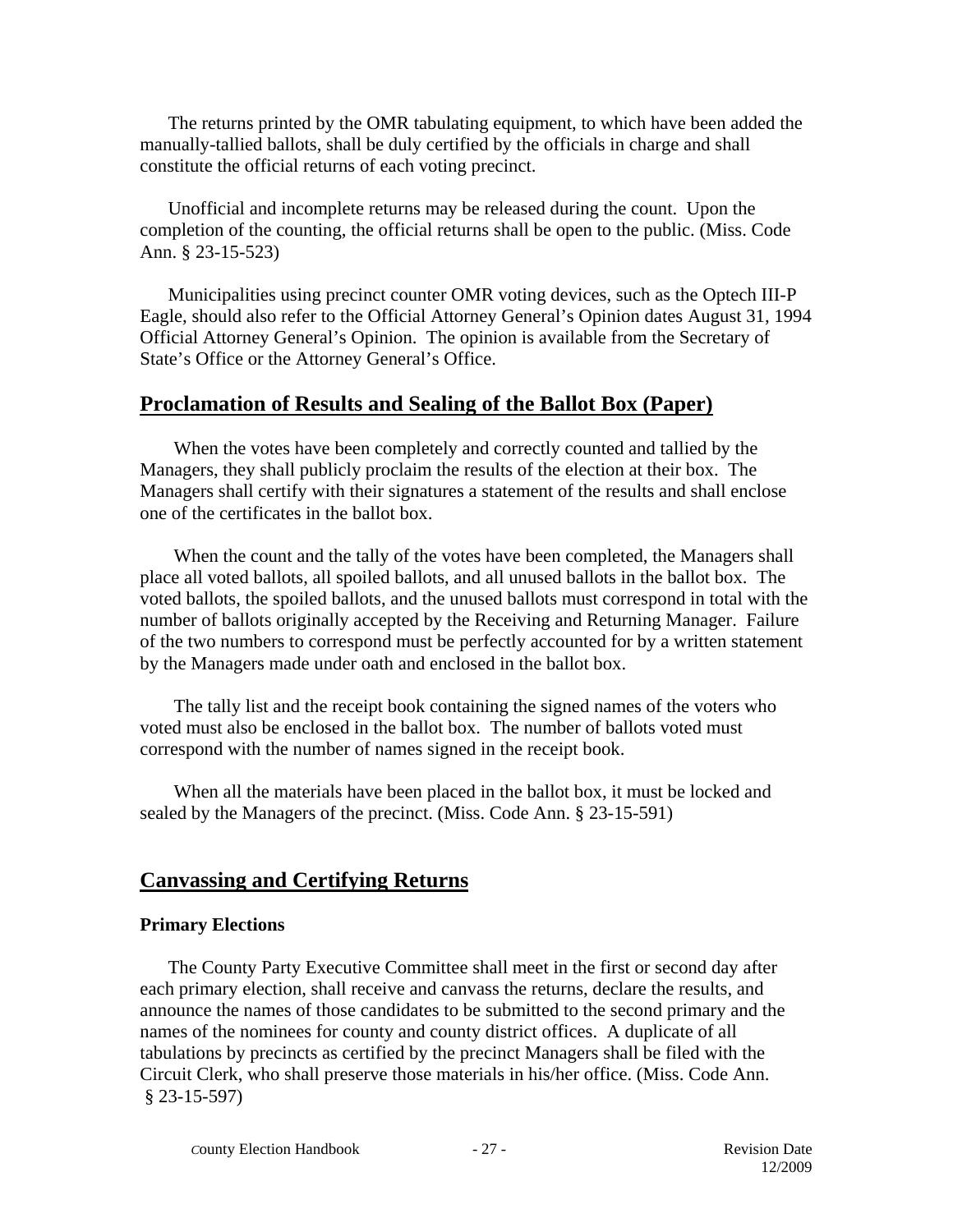#### **General and Special Elections**

On the day following the general or special election, the Election Commission shall canvass the returns from all voting precincts, and within ten (10) days after the election, shall deliver a certificate to each person receiving the highest number of votes.

If it appears that any two (2) or more of the candidates receiving the highest number of votes have received an equal number of votes, the election shall be decided by lot fairly and publicly drawn by the Election Commission with the aid of two (2) or more qualified voters of the county.

Within ten (10) days after any election, the Election Commission shall certify to the Secretary of State the names of the persons selected, and those persons shall be issued commissions by the Governor. (Miss. Code Ann. §§ 23-15-601; 23-15-603)

The Election Commission should proceed expeditiously but very deliberately and carefully with its certification, because the Commission does not have the authority to reassemble and alter or amend the original certification of the results of the election. Any error that may have been made in the original canvass of the returns can be corrected only by a court of competent jurisdiction. (Attorney General's Opinion to Lawrence, Mann, December 6, 1988)

# **Security and Accounting of Ballots, Ballot Chain of Custody**

Election Commissions in general and special elections and Executive Committees in primary elections, as the officials in charge of the election, have the affirmative duty to ensure that all ballots, both voted and unvoted, are kept secure and are carefully accounted for. Poll Managers must also be thoroughly trained in their responsibility to fully account for every ballot.

#### **Ballot Printing**

The printer of any ballots must provide to the officials in charge of the election a certificate stating the number of ballots printed for each precinct and a sworn certificate that the official ballots shall be kept secret. Once the officials in charge of the election receive the ballots from the printer, they are responsible for its security. This applies to all ballots (Election Day, absentee, emergency ballots) and applies to both Election Commissions and Executive Committees. (Miss. Code Ann. §§ 23-15-351; 23-15-333; 23-15-649)

#### **Accounting of Ballots for Precinct Distribution**

The person designated by the officials in charge of the election to distribute all ballots to individual precincts must get duplicate signed receipts from each precinct's Receiving Manager stating the number of ballots distributed to that Manager. Both the distributor and Receiving Manager sign the duplicate receipts. One receipt goes to the Circuit Clerk;

**County Election Handbook** - 28 - **Revision Date**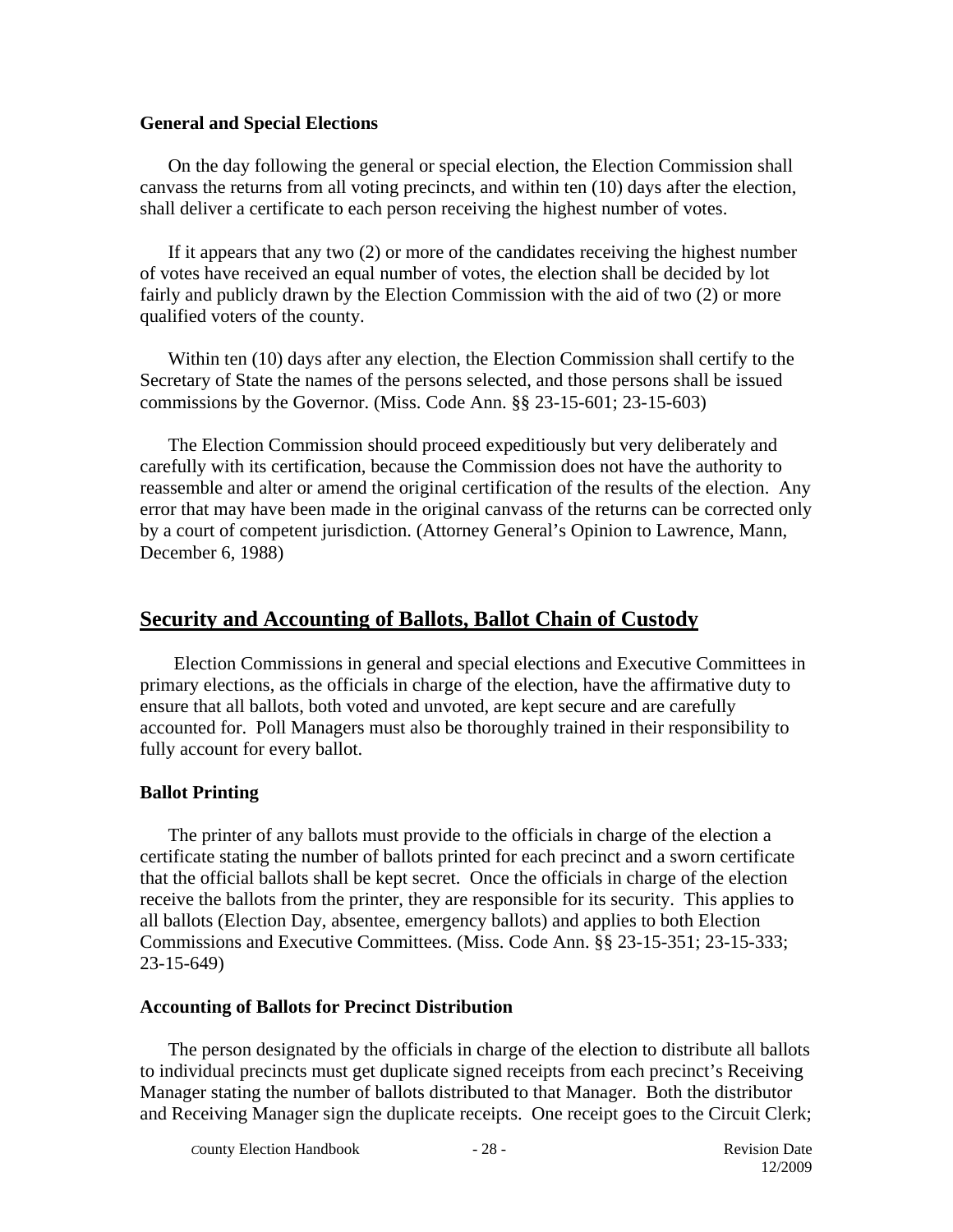the other is placed in the ballot box after the votes have been counted. (Miss. Code Ann. §§ 23-15-335; 23-15-591)

#### **Accounting of Delivered Ballots**

The officials in charge of the election shall ensure that the total number of ballots receipted for by the Receiving Managers correspond with the number delivered by the printer to the officials in charge of the election. (Miss. Code Ann. § 23-15-335) **Lost Ballots**

If ballots are lost, the Managers must report the loss to the officials in charge of the election within one (1) day of the election, including all facts connected with the loss and the number of ballots lost. If warranted, the officials in charge of the election shall deliver the report to the grand jury. (Miss. Code Ann. § 23-15-373)

#### **Ballot Accounting at the Close of the Polls**

Ballots shall be accounted for at the close of the polls in accordance with Miss. Code Ann. § 23-15-591. See also Miss. Code Ann. § 23-15-519 (scanner ballots).

#### **Security of Ballot Boxes**

Ballot boxes must be kept securely locked during the time the polls are open. Ballot boxes cannot be opened until the close of the polls. (Miss. Code Ann. § 23-15-247 (1972)) After the ballot boxes have been delivered to the courthouse or counting center, the Circuit Clerk shall keep in place on the lock of each ballot box a consecutively numbered metal seal. The seal shall remain on the ballot box lock except when the officials in charge of the election are engaged in public canvass of the election returns, publicly engaged in counting center activities, or the ballot box is otherwise opened as provided by law. (Miss. Code Ann. § 23-15-595)

# **Presidential Elections**

There are several special procedures applicable only to presidential elections, including:

- 1. Absentee ballots received by the registrar after 5:00 p.m. the day before a presidential election (primary or general) but on or before 7:00 p.m. the day of the election shall be counted, but only for the office of President and Vice-President of the United States. (Miss. Code Ann. § 23-15-731)
- 2. Voters registered to vote in Mississippi who move out of their counties or out of the state within thirty (30) days of a presidential election are entitled to vote for the office of President and Vice-President of the United States, either by absentee ballot or in person, in the county and precinct in which they formerly resided. (42 U.S.C.A § 1973aa-1)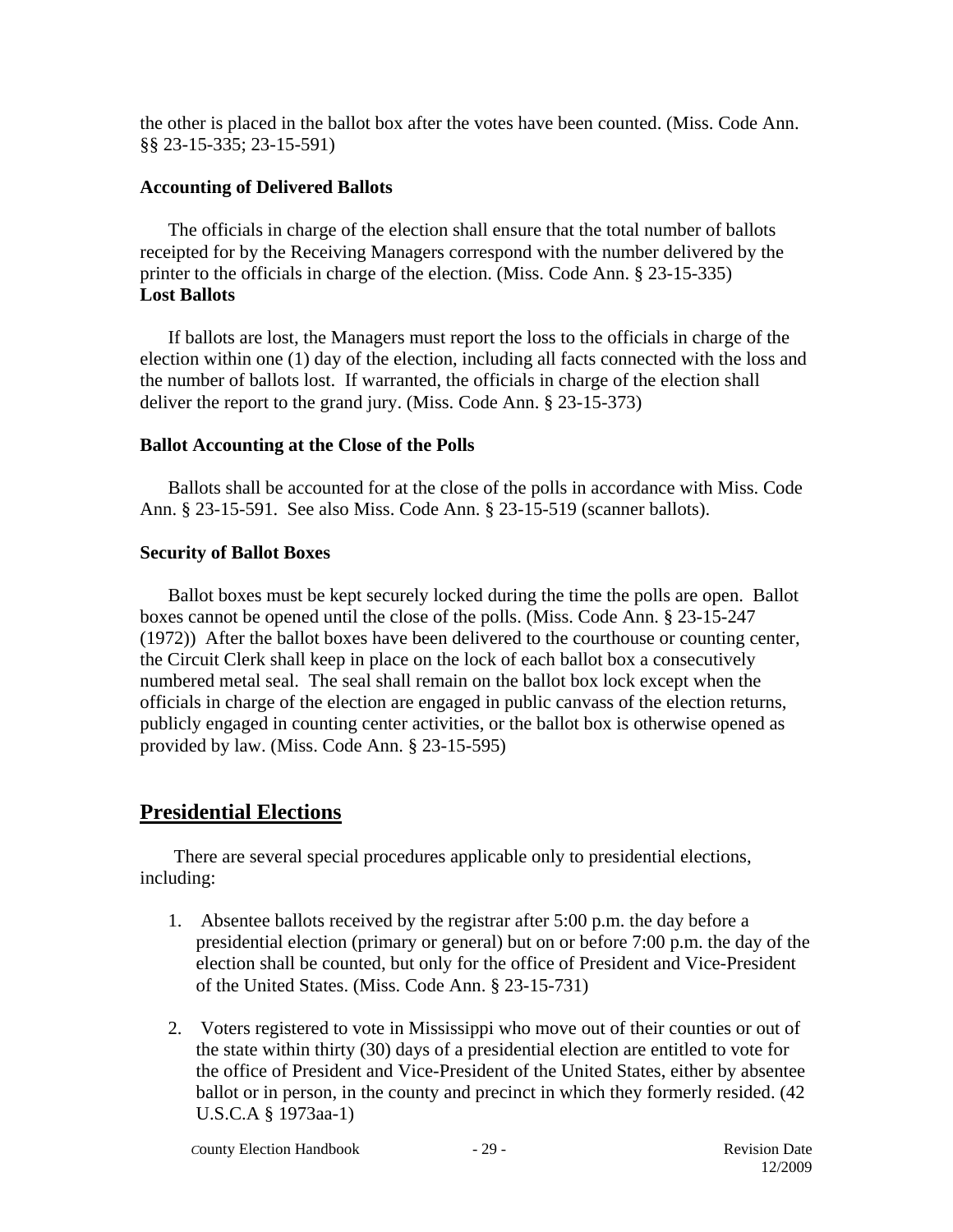# **Irregularities in a Ballot Box**

When a ballot box from a precinct is opened and examined by the Executive Committee, in the case of a primary election, or the Election Commission, in the case of other elections, if it is found there have been failures in material particulars to comply with the requirements outlined in sections on "Affidavit/Provisional Balloting" and "Counting the Vote" of this handbook to such an extent that it is impossible to arrive at the will of the voters of the precinct, the entire box may be thrown out.

If the irregularities were not deliberately permitted or engaged in by the Managers, the Executive Committee or the Election Commission (as appropriate) shall conduct a hearing and make a determination about the box as may appear lawfully just, subject to judicial review.

The Executive Committee, the Election Commission, or the court, upon review, may, however, order another election to be held at the precinct, appointing new Poll Managers to hold the new election. (Miss. Code Ann. § 23-15-593)

# **Contesting an Election**

#### **Examination of Boxes by a Candidate**

When the returns for a box, the contents of the ballot box, and the conduct of the election have been canvassed and reviewed by the Executive Committee, in the case of primary elections, and by the Election Commission, in the case of general elections, all the contents required to be placed and sealed in the ballot box by the Managers shall be put back in the box by the Executive Committee or the Election Commission. The ballot box shall be immediately resealed and delivered to the Circuit Clerk who shall keep the ballot box and secure it against any tampering.

At any time within twelve (12) calendar days after the canvass and examination of the ballot box and its contents by the Executive Committee or the Election Commission, any candidate or his/her authorized representative shall have the right of full examination of the box and its contents. Three (3) days notice of the candidate's application for examining the ballot box shall be served upon the opposing candidate or candidates or upon any member of their families over the age of eighteen (18) years.

The examination shall be conducted in the presence of the Circuit Clerk or the Clerk's Deputy who shall ensure that none of the contents of the box are removed from the presence of the Clerk or the Deputy or in any way tampered with. When the examination is completed, the box shall be resealed with all its contents.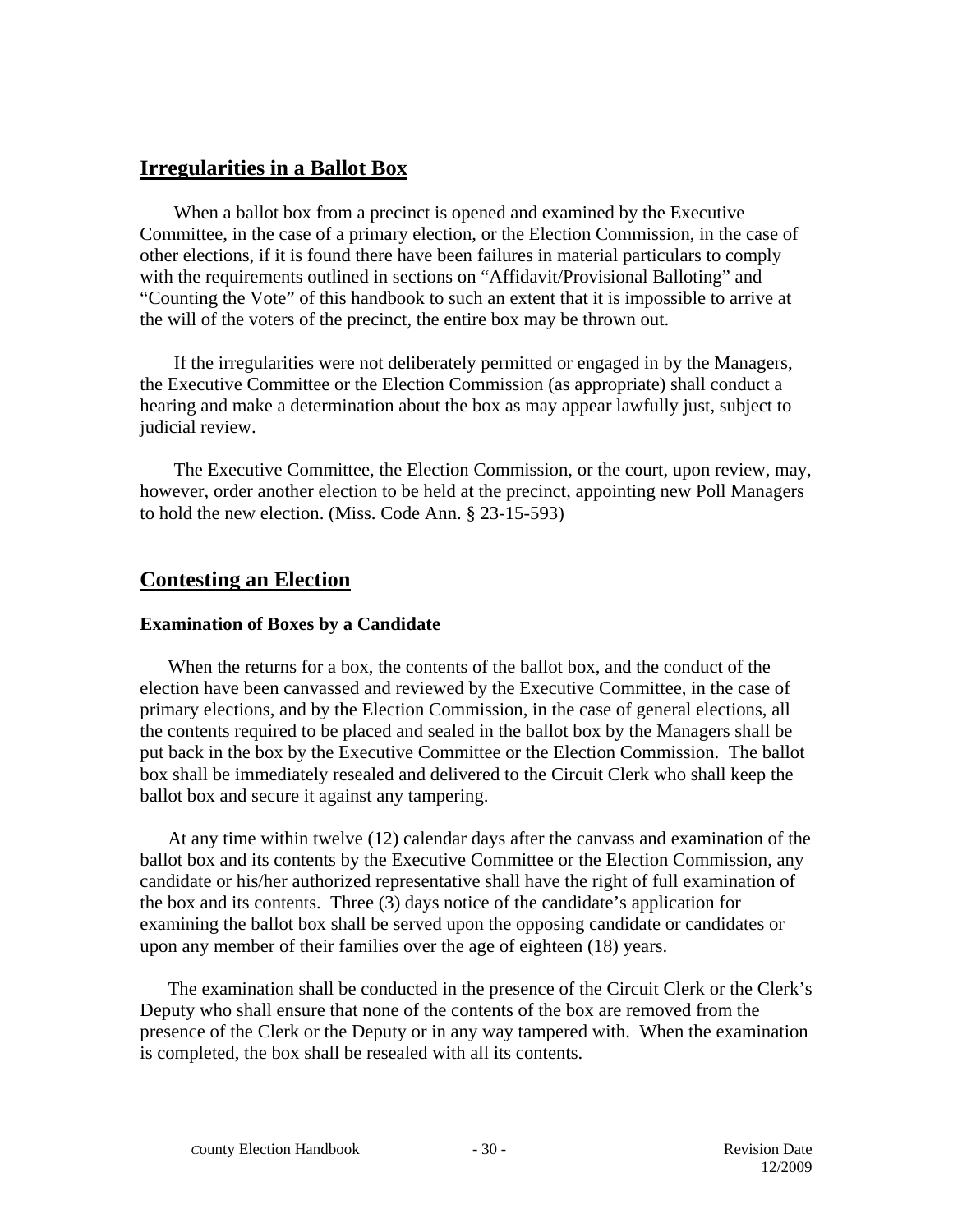If any contest or complaint before a court shall arise over the box, it shall be kept intact and sealed until the court hearing, and another ballot box, if necessary, shall be furnished for the precinct involved. (Miss. Code Ann. § 23-15-911)

#### **Filing Complaint or Contest**

#### *1. Primary Elections*

If a person wants to contest the election of another person as the nominee of the party for any county or county district office, within twenty (20) calendar days after the primary election, the person may file a petition with the Secretary or any other member of the Executive Committee. The petition shall set forth the grounds upon which the primary election is contested.

It shall be the duty of the Executive Committee to assemble at the call of the Chair or of any three (3) members of the committee. Notice of the contest shall be served five (5) calendar days before the meeting. After notifying all parties concerned, the Executive Committee shall proceed to investigate the allegations of fraud. The Executive Committee shall have the power to subpoena witnesses needed in the investigation. By majority vote of its members present, the Executive Committee shall declare the true results of the primary. (Miss. Code Ann. §§ 23-15-921; 23-15-925)

If a contest has been filed with the Executive Committee and the Committee does not meet or act within a reasonable time, or does not act in accordance with the facts and the law, the person who filed the contest has a right to file a complaint in the Circuit Court of the county in which the fraudulent irregularities are alleged to have occurred. The complaint must be accompanied by a sworn petition explaining how the Executive Committee has failed to act in the proper manner. (Miss. Code Ann. § 23-15-927)

The complaint and the petition cannot be filed unless two (2) practicing attorneys certify that each of them has made a full and independent investigation into the facts and law of the matter and that they believe the complaint and the petition should be sustained and the relief asked for should be granted. (Miss. Code Ann. § 23-15-927)

The person filing the complaint and the petition must give a cost bond in the amount of \$300, with two or more sufficient sureties promising to pay all costs if the petition is dismissed. The Judge may require an additional bond at any stage of the proceedings. As soon as the complaint, the petition, and the bond are filed, the Circuit Court must immediately notify the Chief Justice of the Supreme Court personally or by registered letter, telegraph, or telephone. The Chief Justice will then designate to hear the contest a Circuit Judge or Chancellor of a district which does not include the county in which the irregularities are alleged to have occurred.

It is the duty of the so-designated Judge or Chancellor to proceed with the hearing at the earliest possible date and give proper notice of such date to the person contesting the election and to the appropriate Executive Committee. (Miss. Code Ann. § 23-15-929)

**County Election Handbook - 31 - Revision Date**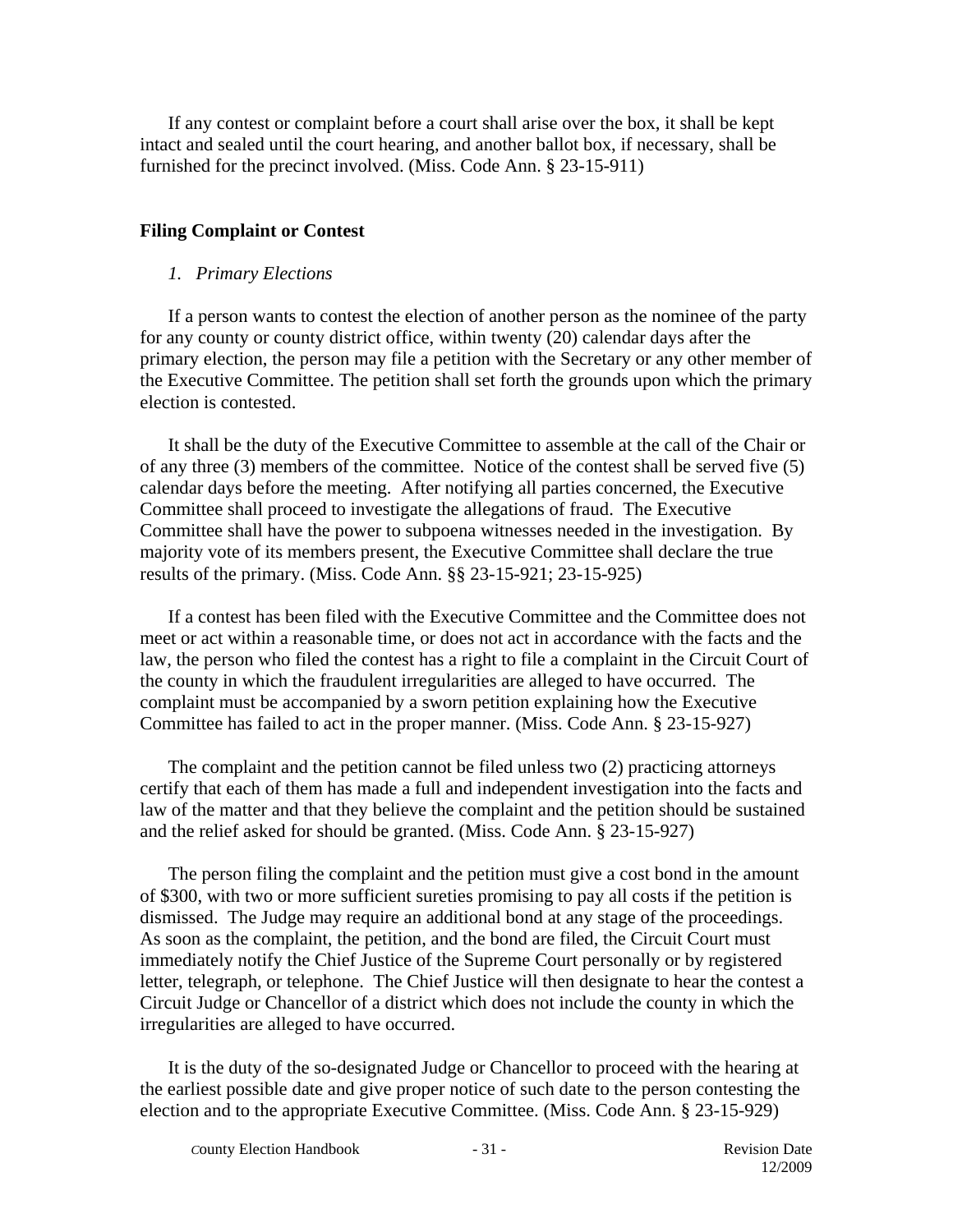The decision of the so designated Judge or Chancellor may be appealed to the State Supreme Court in accordance with Miss. Code Ann. § 23-15-933.

#### *2. General and Special Elections*

A person desiring to contest the election of another person to any county or county district office may, within twenty (20) calendar days after the election, file a petition in the office of the Clerk of the Circuit Court of the county. The petition must set forth the grounds upon which the election is contested.

The Circuit Clerk shall issue a summons to the party whose election is contested, returnable to the next term of the court. The summons shall be served as in other cases. At the next term, the Court shall cause an issue to be made up and tried by jury, and the verdict of the jury shall find the person having the greatest number of legal votes at the election. If the jury shall find against the person elected, the Circuit Clerk shall issue a certificate to that effect.

The person in whose favor the jury finds shall be commissioned by the Governor and shall qualify and enter upon the duties of his/her office. Each party shall be allowed ten (10) preemptory challenges, and new trials shall be granted and costs awarded as in other cases. (Miss Code Ann. § 23-15-951)

Contests of state legislative elections are handled in accordance with Miss. Code Ann. § 23-15-955.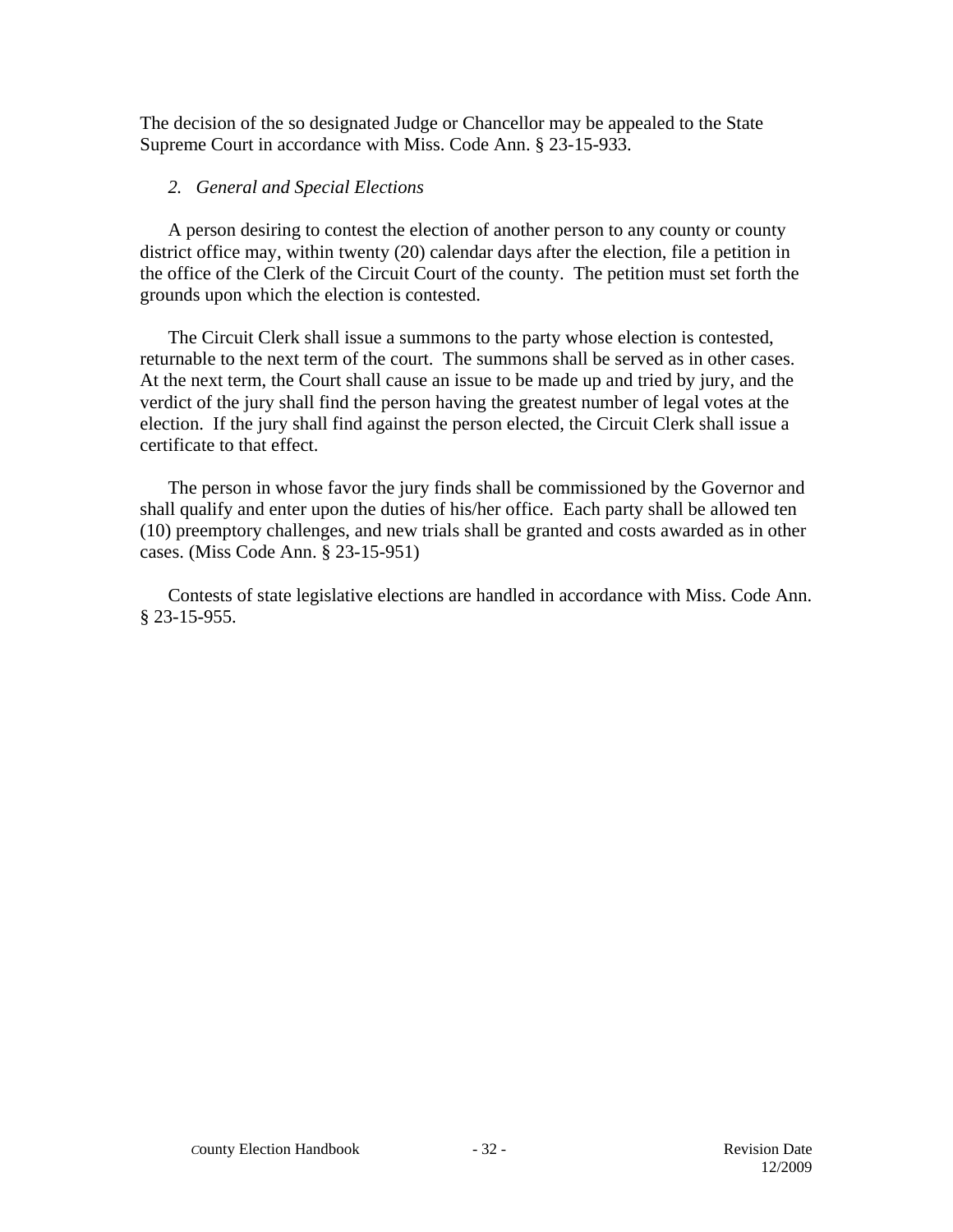# **Appendix A – Voter Assistance**

#### **Who can receive assistance in the voting booth?**

Any voter who says he/she is:

- 1. Blind; or
- 2. Physically disabled; or
- 3. Cannot read or write.

#### **How does a voter get assistance to the voting booth?**

The voter must:

- 1. Tell the managers he/she needs help to mark ballot;
- 2. State one of the above reasons as to why help is needed; and
- 3. Pick someone to help him/her.

#### **Who can assist a voter in the voting booth?**

The voter may have anyone help him/her mark his/her ballot, except:

- 1. His/her employer or the employer's representative, or
- 2. A representative of any union of which the voter is a member.

**References:** Miss. Code Ann. § 23-15-549; *O'Neal v. Simpson 350* So 2nd 998 (1977).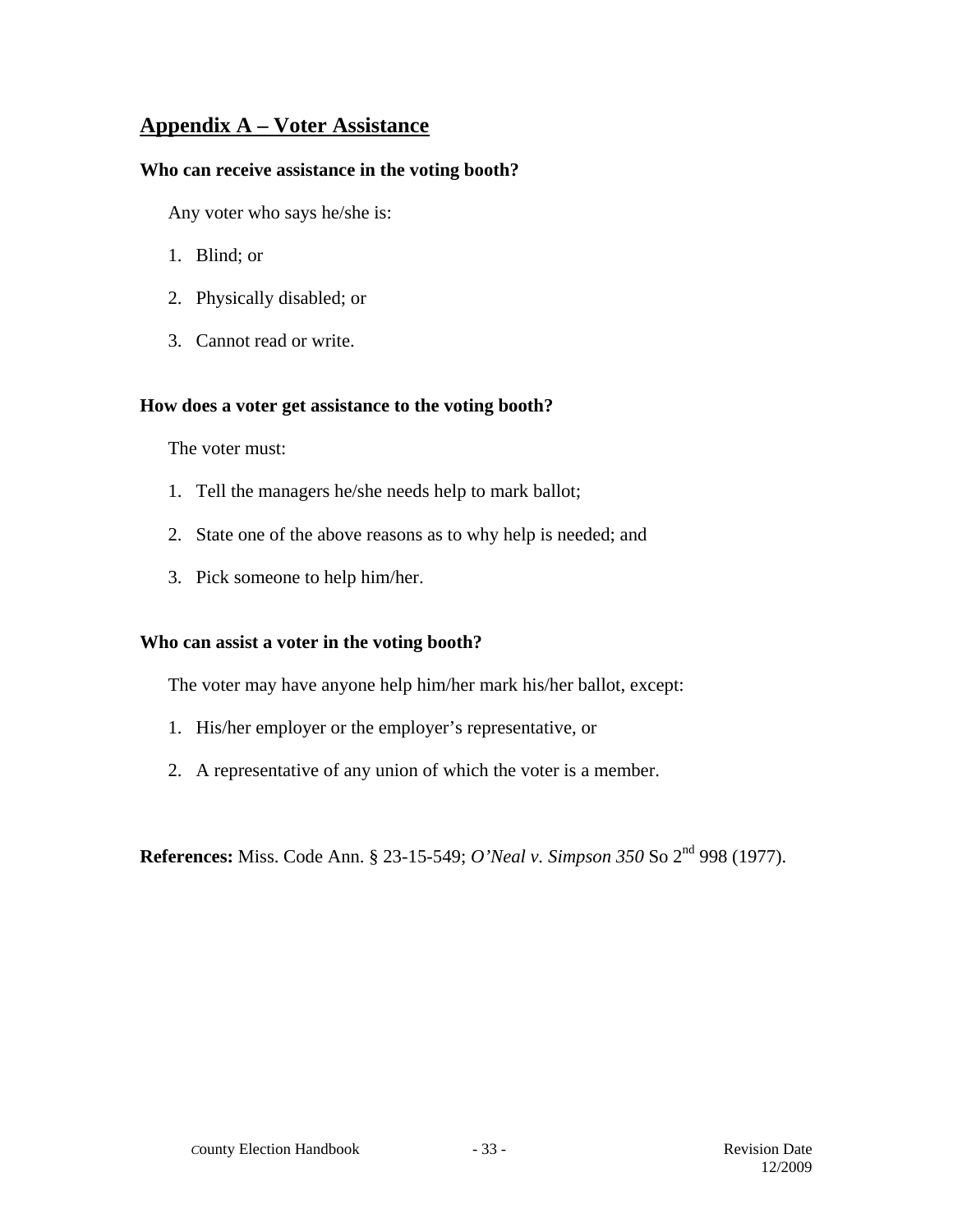# **Appendix B – Challenged Ballots**

Poll Managers must act on all challenged ballots. The challenges cannot be "turned over" to Executive Committees, Election Commissions, or anyone else. The following procedures must be followed when a person's ballot is challenged:

#### **Who can challenge a voter?**

A challenger must be:

- 1. A candidate;
- 2. The candidate's authorized pollwatcher;
- 3. A political party's authorized pollwatcher (not applicable for party primary elections);
- 4. Any qualified voter from that precinct; or
- 5. Any Poll Manager in the polling place.

*No one else can be a challenger.* 

#### **For what reasons can a voter be challenged?**

A voter can be challenged if the voter:

- 1. Is not a registered voter in the precinct;
- 2. Is not the registered voter under whose name he/she has applied to vote;
- 3. Has already voted in the election;
- 4. Doesn't live in the precinct where he/she is registered;
- 5. Has illegally registered to vote;
- 6. Has taken his/her ballot from the polling place;
- 7. Is otherwise disqualified by law; or
- 8. Has cast an absentee ballot but is ineligible to do so.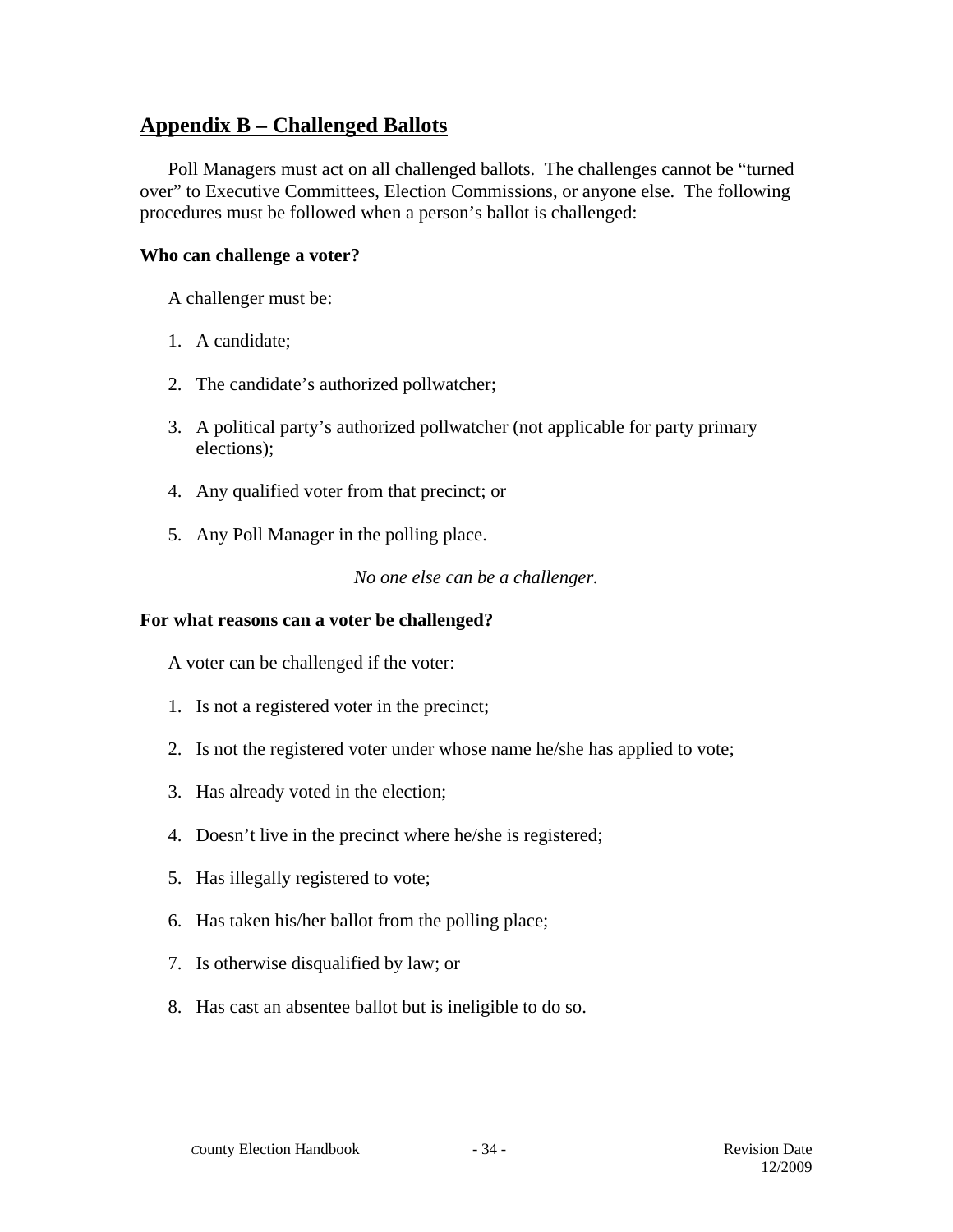# **Appendix B – Continued**

# **Challenged Ballot**

**ACTION I:** If the Poll Managers believe the challenge is FRIVOLOUS, DISREGARD the challenge and accept the offered vote as through it had not been challenged by allowing the voter to vote a regular Election Day ballot.

**ACTION II:** If a Voter is challenged and the Poll Managers cannot reach a unanimous decision, a paper ballot shall be supplied to the voter. The ballot is counted separately from the unchallenged ballots as follows:

- a "Challenged" is marked on the ballot; and
- b The ballot is placed in a separate envelope labeled "Challenged Ballots;" and finally
- c At the close of the polls AND after all the unchallenged ballots have been counted, tallied, and totaled, the challenged ballots are separately counted, tallied and totaled, with a separate return made of the challenged ballots.

**ACTION III:** If in the UNANIMOUS opinion of the Poll Managers the challenge is valid or well taken, the ballot is REJECTED in the following manner:

- a Mark "Rejected" on the back of the ballot; and
- b Write the name of the voter on the back, and place it in a strong envelope marked rejected; then
- c Seal the envelope and return it in the ballot box.

**Reference:** Miss. Code Ann. §§ 23-15-579; 23-15-571)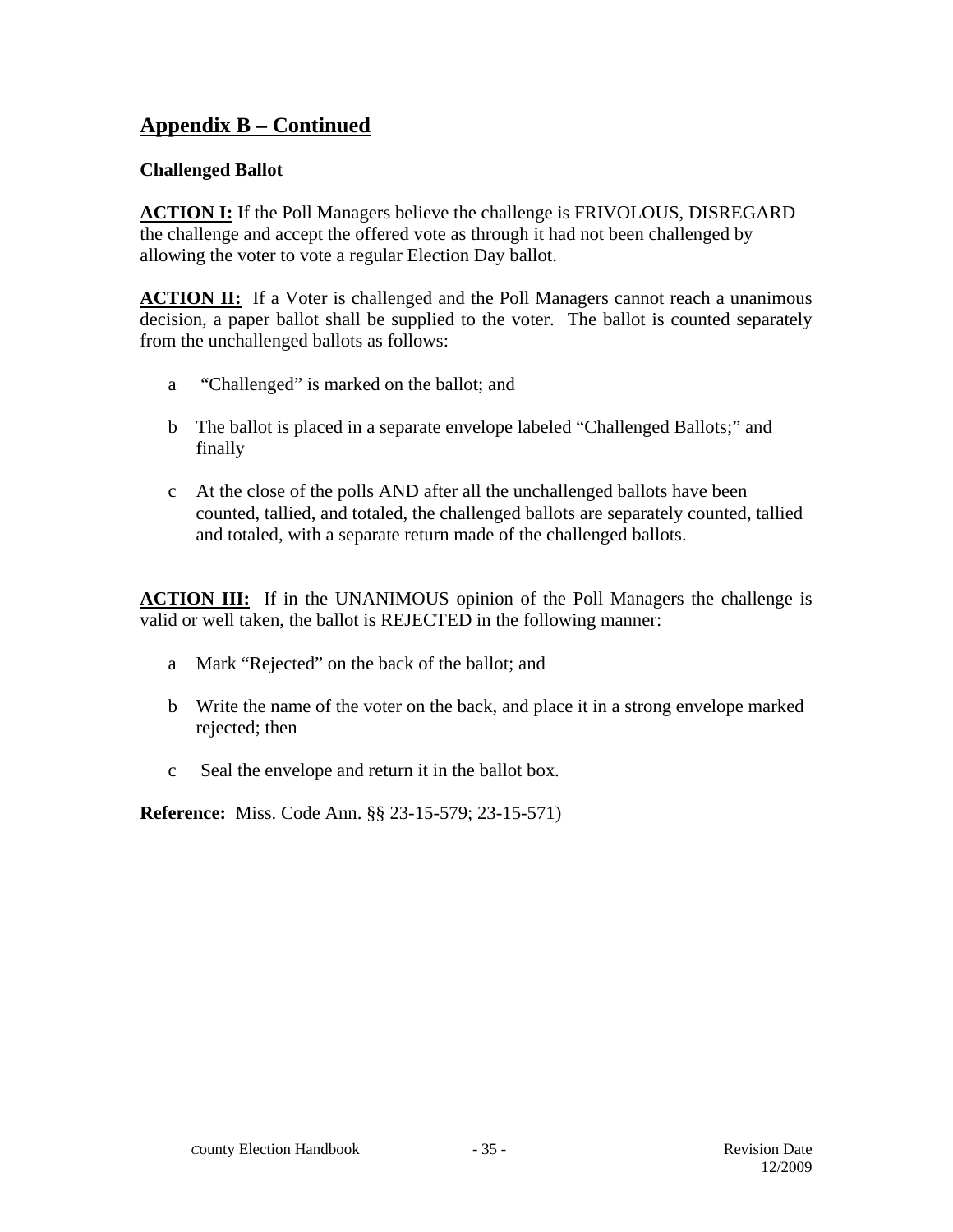# **Appendix C**

#### **Election Commissioners**

Candidates for county election commissioner shall qualify by filing with the chancery clerk of his or her county a petition personally signed by not less than fifty (50) qualified electors of the supervisor's district in which the candidate resides. The petition must be filed by 5:00 p.m. not less than sixty (60) days before the election. (Miss. Code Ann. § 23-15-213)

 Candidates for county election commissioner are required to comply with all campaign finance reporting requirements.

# **Electing County School Board Members**

 Counties that have established single-member districts different from Supervisors' Districts in accordance with Miss. Code Ann. § 37-5-1 must elect their board members in accordance with the schedule that is established by the creation of such single-member districts. The schedule is set forth in Miss. Code Ann. § 37-5-7(2). In addition, some elections for county school board members may be affected by a court order. For information concerning a particular county school board affected by redistricting or litigation, contact the office of the county Superintendent of Education.

#### **Date of Election**

 The General Election is **the first Tuesday after the first Monday in November**. The candidate who receives the highest number of votes shall be declared elected – there is no run-off. (Miss. Code Ann. § 37-5-9)

#### **Qualifying Period**

 Individuals may not qualify earlier than ninety (90) days and not later than sixty (60) days before the General Election. (Miss. Code Ann. § 37-5-9)

#### **Qualifications**

 A candidate must be a qualified voter and a resident in the Supervisor District in which he/she is a candidate, and must possess a high school diploma or its equivalent. (Miss. Code Ann. § 37-5-1)

#### **Term of Office**

The term of office is six (6) years. (Miss. Code Ann. § 37-5-7)

#### **Qualifying Procedure**

*C*ounty Election Handbook - 36 - Revision Date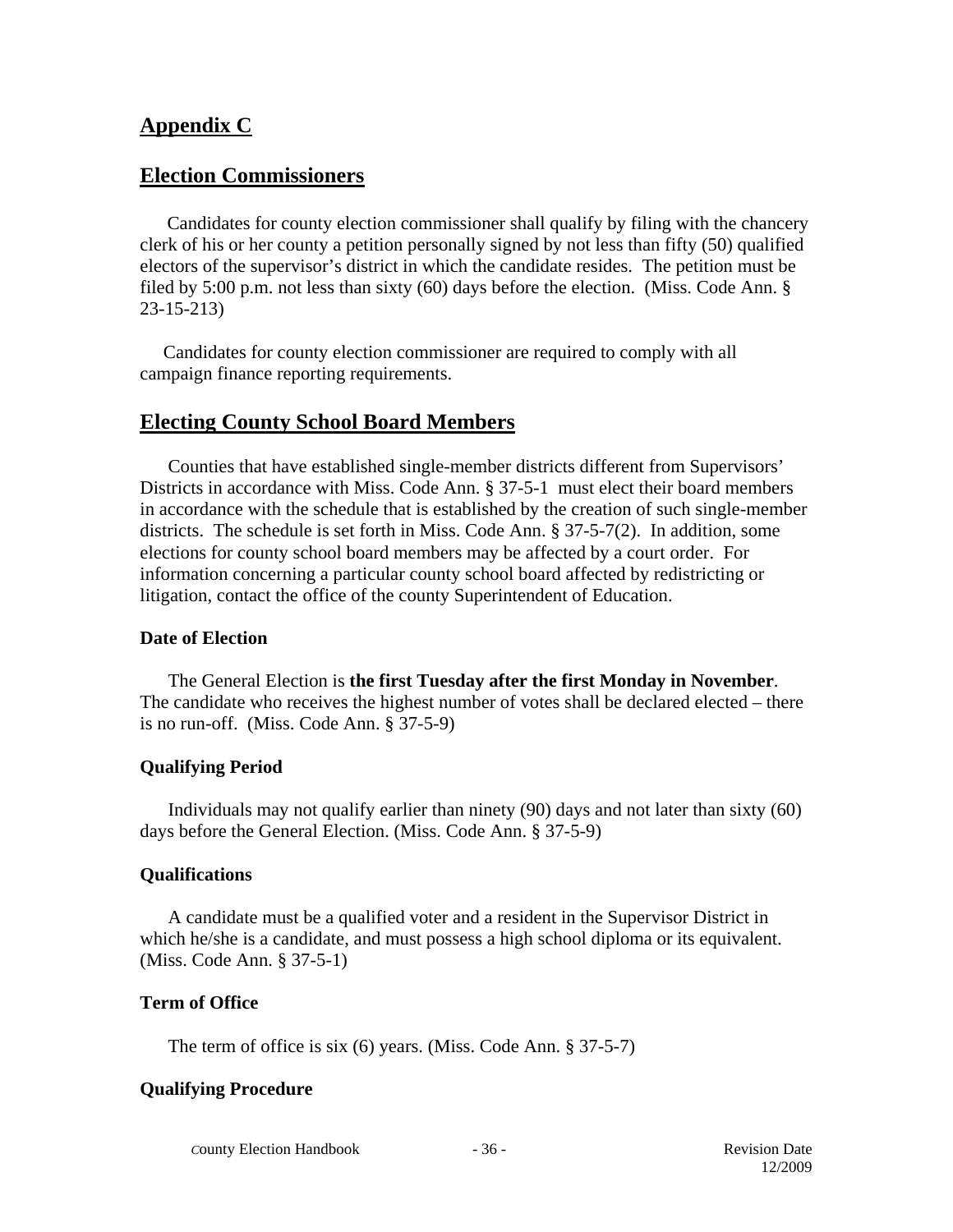A candidate must file a petition with the Election Commission. The petition must be signed by at least fifty (50) qualified voters of the Supervisor District in which the candidate is running, and the signatures must be certified by the Circuit Clerk. If there are fewer than one hundred (100) qualified voters in a Supervisor District, a candidate's petition has to be signed by only twenty percent (20%) of those voters. A petition cannot be signed by a qualified voter who lives in a municipal separate school district or a special municipal separate school district. Each page of the petition must have the same heading on it. (Miss. Code Ann. § 37-5-9)

#### **Report of Campaign Finances**

 Each candidate for County School Board Member must file with the Circuit Clerk a report of campaign finances. The report must list each contribution and each expenditure in excess of \$200 (or contributions from one person which total more than \$200 or expenditures to one vendor which total more than \$200). After filing the pre-election report, the candidate must file either a Termination Report or continue filing annual reports in accordance with the law. (Miss. Code Ann. §§ 23-15-801 through 815)

If a candidate receives a contribution of more than \$200 after the tenth  $(10<sup>th</sup>)$  day, but more than forty-eight (48) hours before 12:01 a.m. on the day of the election, the candidate must fully disclose the contribution by filing a "Forty-Eight Hour Report" with the appropriate office designated in Miss. Code Ann. § 23-15-805 within forty-eight (48) hours of the contribution.

 The notification shall be in writing, and may be transmitted by overnight mail, courier service, or other reliable means, including electronic facsimile (FAX), but the candidate or candidate's committee shall ensure that the notification shall in fact be received in the appropriate office within forty-eight (48) hours of the contribution.

#### **Statement of Economic Interest**

 Within fifteen (15) days of becoming a candidate, each candidate must file with the Mississippi Ethics Commission a "Statement of Economic Interest," which can be mailed to Post Office Box 22746, Jackson, MS 39205, or delivered in person to Room 103, Burroughs Building, 146 East Amite Street, Jackson. (Miss. Code Ann. §§ 25-4-25 through 29)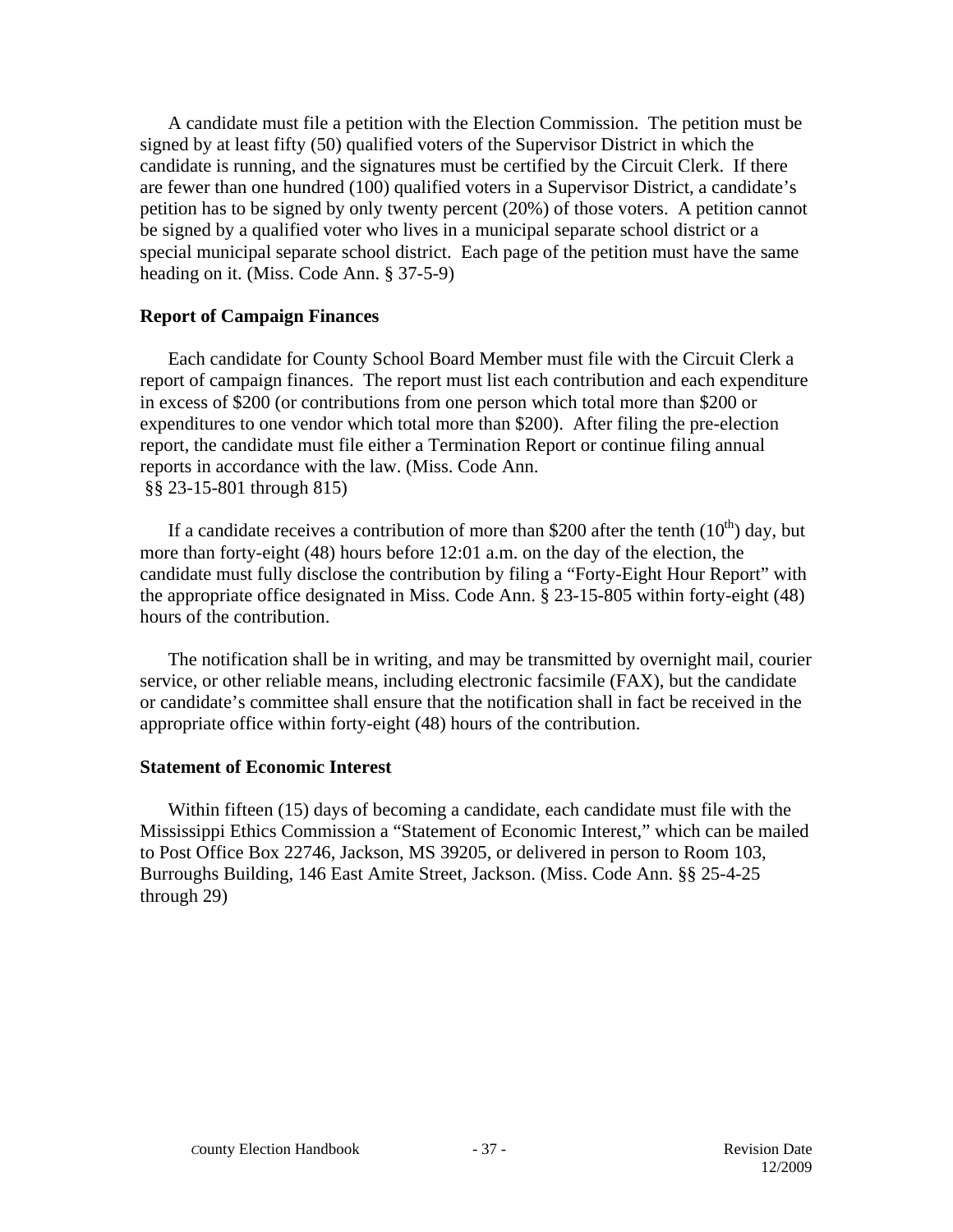# **Appendix D – Selected Election Responsibilities-County Elections**

#### **Election Commissioners**

- 1. Know the offices being voted on.
- 2. Purge and revise pollbooks before elections: primary, general, special. No systematic purging should take place within 90 days of an election. (Miss. Code Ann. § 23-15-153)
- 3. Qualify and certify candidacy.
- 4. Set up ballot and orders ballots (duty of Chairperson) absentee and official. (Miss. Code Ann. § 23-15-351)
- 5. Order supplies. (Miss. Code Ann. § 23-15-351)
- 6. Hire Poll Managers. (Miss. Code Ann. §23-15-231) Avoid hiring candidate's family members.
- 7. Conduct Poll Managers training. (Miss. Code Ann. § 23-15-239)
- 8. Order pollbooks from Circuit Clerk. (Miss. Code Ann. § 23-15-161)
- 9. Prepare the ballot boxes general and special elections. (Miss. Code Ann. § 23- 15-251)
- 10. Distribute boxes sign receipt when picked up. (Miss. Code Ann. § 23-15-247)
- 11. Visit polls, carry extra supplies.
- 12. Receive boxes on election night set up procedure ahead of time. (Miss. Code Ann. § 23-15-247)
- 13. Secure boxes on election night. (Miss. Code Ann. § 23-15-601)
- 14. Complete recapitulation sheets. (Miss. Code Ann. § 23-15-601)
- 15. Certify the election and announce winner(s). (Miss. Code Ann. § 23-15-601)
- 16. Notify the Secretary of State's Office in writing of the results within ten (10) days. (Miss. Code Ann. § 23-15-603)
- 17. Submit Poll Managers' payroll. (Miss. Code Ann. § 23-15-261)
- 18. Plan and hold a Run-Off Election after the General Election, if necessary, for Election Commissioners and School Board Trustees (County School Board Member elections require only a plurality).
- 19. Clean up boxes, restore supplies.
- 20. Sit with the judge in any election contests. (Miss. Code Ann. § 23-15-931)

# **Circuit Clerk**

- 1. Register voters.
- 2. Distribute absentee ballots forty-five (45) days prior to election, if by mail; also forty-five (45) days prior if voting in the Circuit Clerk's office.
- 3. Serve as custodian for voting machines/devices and ballot boxes.
- 4. Be responsible for ballot box storage.
- 5. Secure ballot boxes between elections or in case of election contests.
- 6. Place absentee ballots in ballot boxes.
- 7. Assist election officials in preparing pollbook include only the names of persons registered thirty (30) days prior to the election.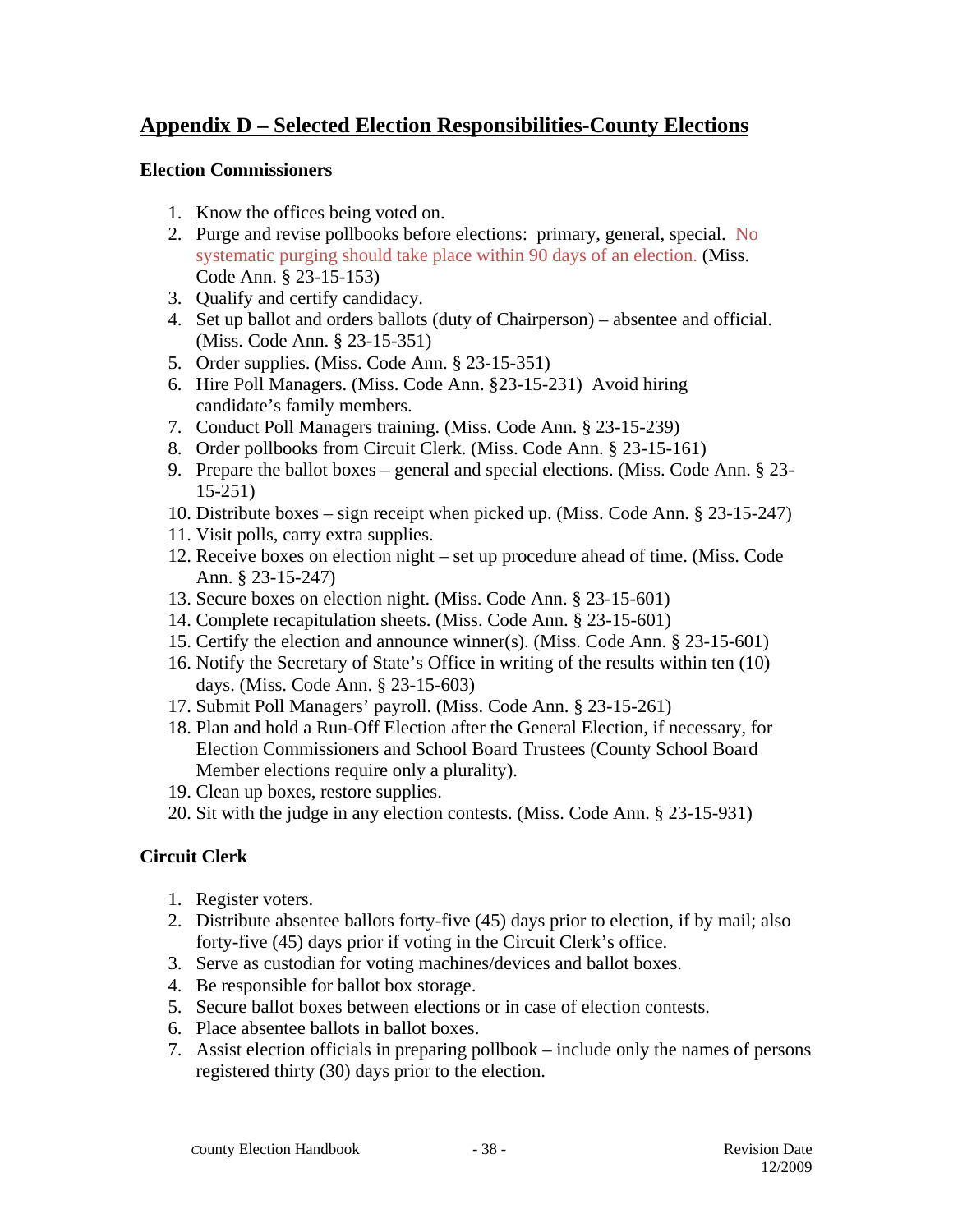# **Appendix D – Continued**

# **Supervisors**

- 1. Pay Election Commissioners per diem, including six (6) days annually for training. (Miss. Code Ann. § 23-15-211)
- 2. Secure polling locations/places and submit changes to the U.S. Justice Department. (Miss. Code Ann. § 23-15-259)
- 3. Pay expenses of county elections. (Miss. Code Ann. § 23-15-259)
- 4. Perform duties of Election Commissioners if they fail to serve. (Miss. Code Ann. § 23-15-215)